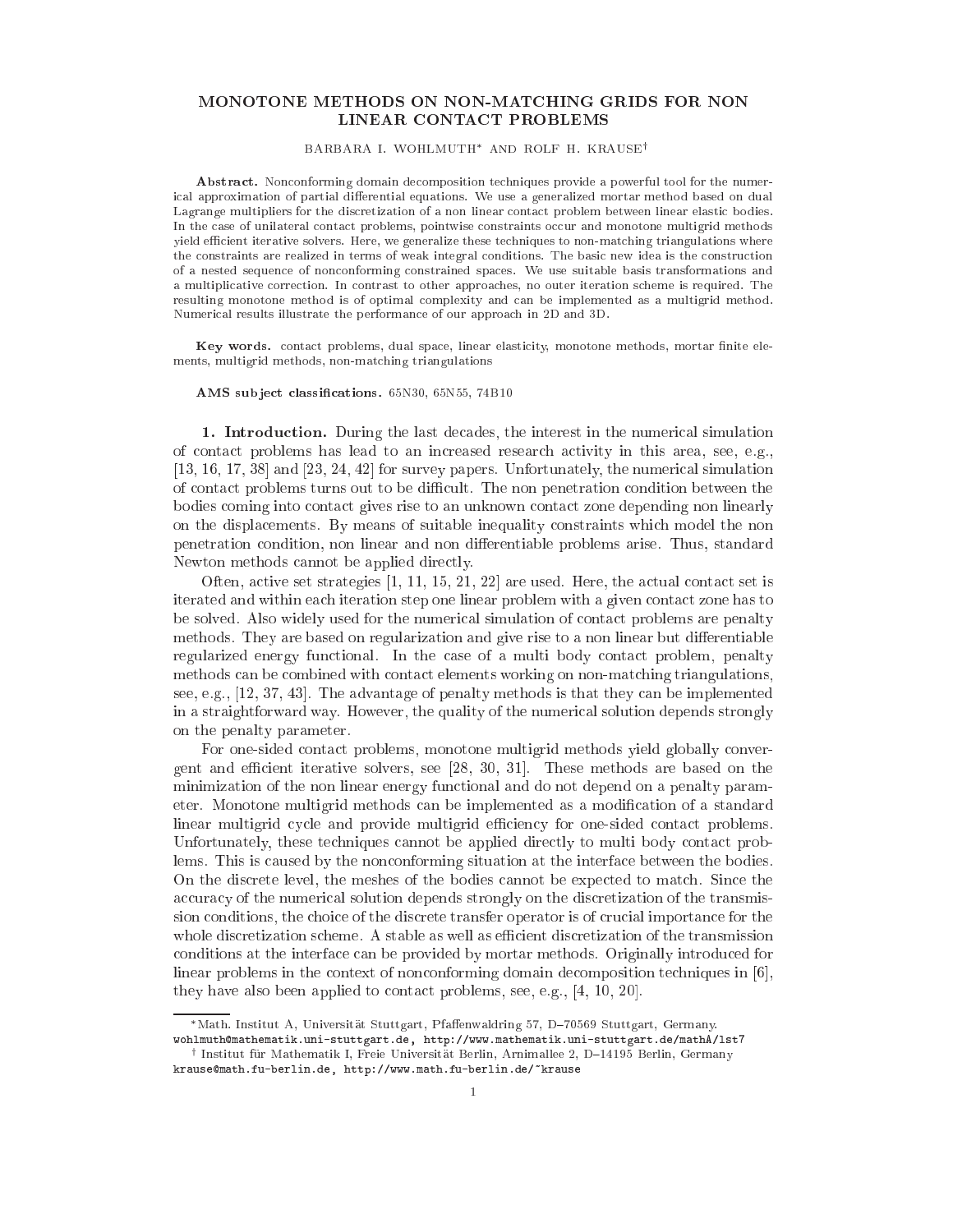In this paper, we present a new monotone multigrid method whi
h does not require any regularization of the non differentiability and which uses mortar techniques for the information transfer at the interfa
e. In that way, we obtain not only a globally onvergent method but also optimal estimates for the dis
retization error. The resulting new approach for the efficient numerical simulation of multi body contact problems is based on the combination of monotone multigrid techniques, [30, 31], dual mortar methods,  $[6, 7, 41]$ , a suitable basis transformation and a new sequence of nested nonconforming finite element spaces. Here in contrast to  $[4, 10, 20]$ , we use dual Lagrange multipliers yielding locally defined basis functions. Dual Lagrange multipliers yield the same accuracy as standard multipliers but give rise to a more efficient realization of the transfer operator. In parti
ular, no mass matrix has to be inverted at the interfa
e.

Our new iterative solver is globally onvergent and of optimal omplexity. It requires only one suitable basis transformation and an be realized in terms of a standard multigrid method and local pre- and postprocessing steps. Thus, it can be implemented as a modifiation of a standard linear geometri or algebrai multigrid method. Moreover, optimal a priori estimates for the boundary stresses whi
h play the role of a Lagrange multiplier are available. The approach is very flexible and can be easily generalized to contact problems including friction. Particularly, the method does not rely on a penalty parameter and no outer iteration is required. We also emphasize that once the discrete contact boundary has been identified, our new method reduces to a linear subspace correction method.

The rest of this paper is organized as follows: In Section 2, we introduce the non linear contact problem, and we formulate the discrete non penetration condition in terms of weak integral inequalities using dual Lagrange multipliers. In Section 3, we introduce a suitable basis transformation and de
ompose the global non linear problem in a global linear and local non linear subproblems. In Section 4, we provide a nested sequence of non
onforming spa
es and introdu
e modied prolongation and restri
tion operators. In terms of these modifications, we can define our new monotone multigrid method. Finally in Section 5, numerical results in 2D and 3D are shown illustrating the efficiency and flexibility of our new algorithm.

2. A non linear contact problem. In this section, we consider a nonconforming approa
h for the elasti onta
t between deformable bodies. The dis
retization is based on mortar finite element techniques using dual Lagrange multipliers. A similar formulation in terms of standard Lagrange multipliers can be found in  $[5, 20]$ .



FIG. 2.1. Two body contact problem and decomposition into  $\Gamma_D$ ,  $\Gamma_N$  and  $\Gamma_C$ 

For simplicity, we restrict ourselves to the case of two deformable bodies in contact. The two bodies in their reference configuration are identified with the domains  $\Omega_k\subset{\rm I\!R}^n$ ,  $k \in \{s, m\}, d = 2, 3$ , and we decompose the solution **u** in  $\mathbf{u} = (\mathbf{u}_1, \mathbf{u}_m)$ , and write (uk )n := uk nk, <sup>k</sup> <sup>2</sup> fs; mg, where nk is the outer unit normal on <sup>k</sup> . The non- $\sigma$  is associated with subdomain  $\eta$ . The subscript s is motivated by the non-mortar side playing the role of a "slave" side.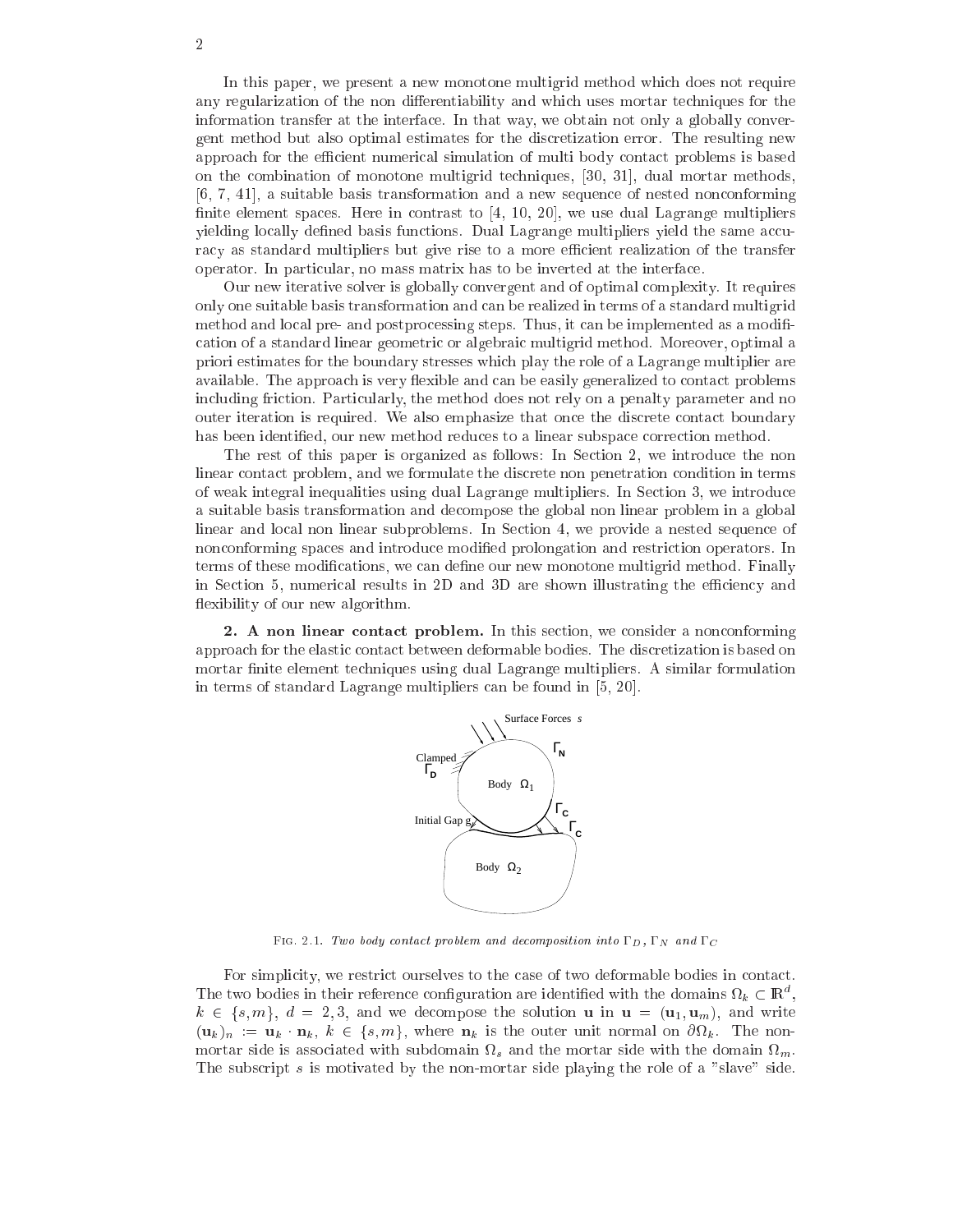Correspondingly, quantities on the mortar or "master" side are being atta
hed by the subs
ript m. We start with the de
omposition of the boundary of into three disjoint parts,  $\Gamma_D$  is the Dirichlet part,  $\Gamma_N$  denotes the Neumann part and  $\Gamma_C$  stands for the onta
t boundary, see Figure 2.1.

On both subdomains, the possible contact boundary  $\Gamma_C$  is associated with a suitable parametrization. The a
tual onta
t zone between the two bodies is a priori unknown and is assumed to be a subset of  $\Gamma_C$ . We denote tensor and vector quantities by bold symbols, e.g.,  $\tau$  and  $\mathbf{v}$ , and its components by  $\tau_{ij}$  and  $v_i$ ,  $1 \leq i, j \leq d$ . The partial derivative with respect to  $x_j$  is abbreviated with the index  $\mu$ . Furthermore, we enforce the summation onvention on all repeated indi
es ranging from 1 to d, and we denote by  $\delta_{ij}$  the Kronecker symbol.

The non linear onta
t problem an be written as a boundary value problem. Here, where the equilibrium  $\sigma$ <sup>m</sup> and the boundary onditions on

$$
-\sigma_{ij}(\mathbf{u})_{,j} = f_i, \quad \text{in } \Omega_s \cup \Omega_m ,
$$
  
\n
$$
\mathbf{u} = 0, \quad \text{on } \Gamma_D ,
$$
  
\n
$$
\sigma_{ij}(\mathbf{u}) \cdot n_j = p_i, \quad \text{on } \Gamma_N ,
$$
\n(2.1)

we have the following conditions on the possible contact boundary  $\Gamma_C$ 

$$
\begin{array}{rcl}\n\sigma_T(\mathbf{u}_s) & = & \sigma_T(\mathbf{u}_m) = 0 \\
\sigma_n(\mathbf{u}_s) & = & \sigma_n(\mathbf{u}_m) \leq 0\n\end{array},\n\tag{2.2}
$$

and the linearized contact condition on  $\Gamma_C$ 

$$
g \geq (\mathbf{u}_s)_n + (\mathbf{u}_m)_n ,\n0 = ((\mathbf{u}_s)_n + (\mathbf{u}_m)_n - g) \sigma_n(\mathbf{u}_s) ,
$$
\n(2.3)

where the function  $g: L_C \subseteq \mathbb{R}^+ \longrightarrow \mathbb{R}$  is the distance between the two bodies in normal direction taken with respect to the reference configuration; see, e.g., [8, 16]. We assume that g is continuous. The system  $(2.1)$  is obtained by the equation of equilibrium, the strain-displacement relation and the constitutive law. We refer to  $[24]$  for an introduction to linear elasticity. In the case of a linear elastic material, the stress tensor  $\sigma$  depends innearly on the infinitesimal strain tensor  $\epsilon(u) := 1/2(\nu u + \nu u)$ . The stress tensor  $\sigma$  is given by Hooke's law

$$
\sigma_{ij}(\mathbf{u}) := E_{ijlm} u_{l,m} ,
$$

where Hooke's tensor  $\mathbf{E} := (E_{ijlm})_{ijlm=1}^d$ ,  $E_{ijlm} \in L^{\infty}(\Omega)$ , is assumed to be sufficiently smooth, symmetric and uniformly positive definite. In the case of a homogeneous isotropic material, Hooke's tensor has the simple form

$$
E_{ijlm} = \frac{E \nu}{(1+\nu)(1-2\nu)} \delta_{ij}\delta_{kl} + \frac{E}{2(1+\nu)} (\delta_{ik}\delta_{jl} + \delta_{il}\delta_{jk}) ,
$$

where  $E > 0$  is Young's modulus and  $\nu \in (0, 1/2)$  is the Poisson ratio. Figure 2.2 illustrates the normal stress at the contact boundary.



FIG. 2.2. Normal stress at the contact boundary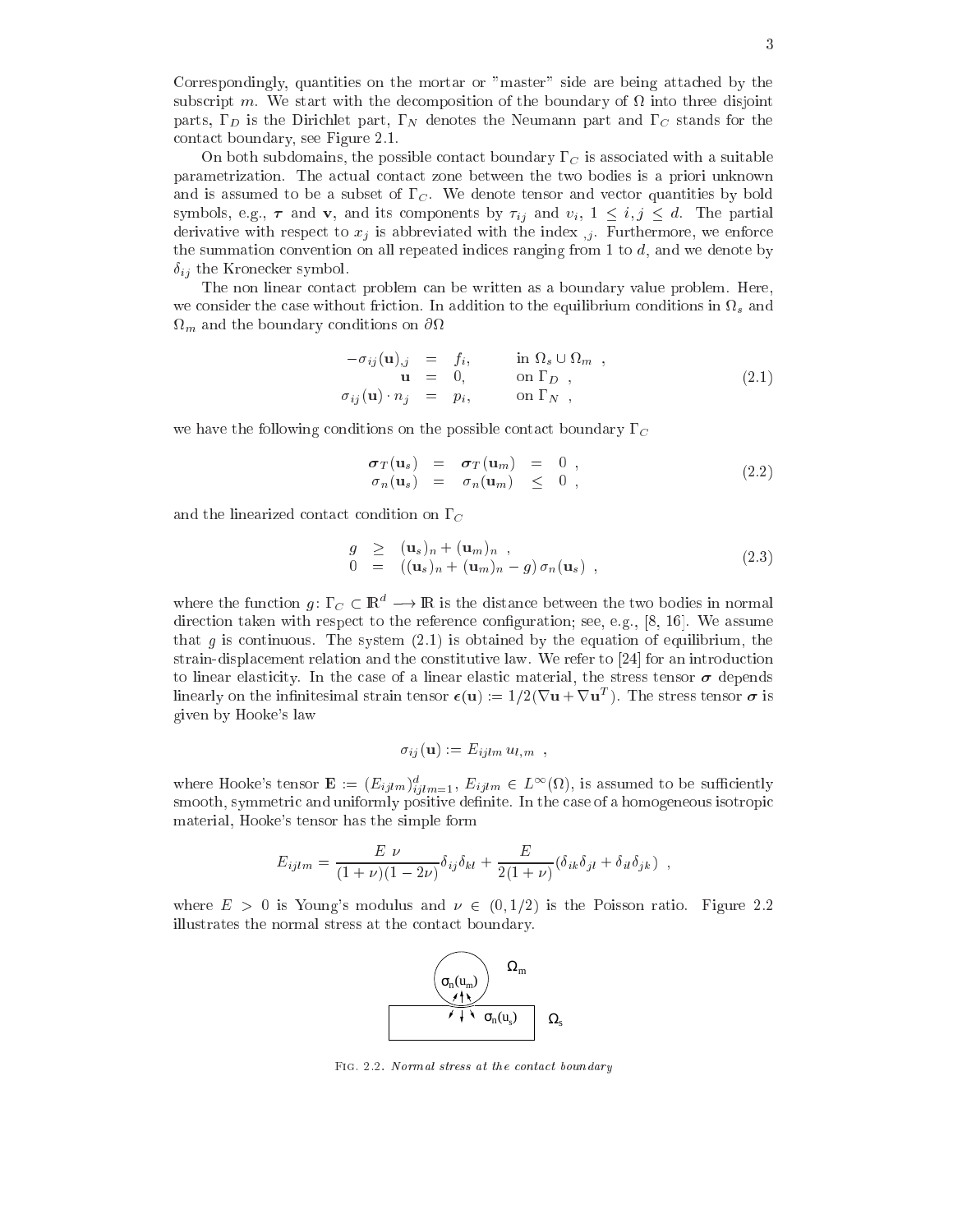Since no friction occurs, the tangential component of the stress tensor vanishes at the contact boundary, and is set to zero in the first equation of  $(2.2)$ . We have only contact pressure at  $\Gamma_C$ . If there is no contact between the two bodies, the boundary stresses at  $\Gamma_C$  are zero; see (2.2) and (2.3). The bilinear form  $a(\cdot, \cdot)$  is defined by

$$
a(\mathbf{v}, \mathbf{w}) := \sum_{k=1}^{2} \int_{\Omega_k} E_{ijlm} w_{i,j} v_{l,m} dx, \quad \mathbf{w}, \mathbf{v} \in \prod_{k=1}^{2} \mathbf{H}^1(\Omega_k) ,
$$

where  $E_{iilm}$  is assumed to be constant on each subdomain and  $\mathbf{H}^1(\Omega_k) := (H^1(\Omega_k))^d$ . We write  $f(\mathbf{v}) := (\mathbf{v}, \mathbf{1})_{0;\Omega} + (\mathbf{v}, \mathbf{p})_{0;\Gamma_N}$  and denote by  $f_k(\cdot)$  and  $a_k(\cdot, \cdot)$  the restriction of f () and a few from a few forces in the first property.

The weak solution of the non-linear contact problem can be obtained by a minimization problem on a convex set  $K$ . We define the set of admissible displacements by

$$
\mathcal{K} := \{ \mathbf{v} \in \mathbf{X} \mid (\mathbf{v}_s)_n + (\mathbf{v}_m)_n \leq g \},
$$

where  $\mathbf{X} := \mathbf{H}^1_*(\Omega_s) \times \mathbf{H}^1_*(\Omega_m)$  and  $\mathbf{H}^1_*(\Omega_k) \subset \mathbf{H}^1(\Omega_k)$  satisfies homogeneous Dirichlet boundary conditions on  $\alpha$  fs; the  $k$  fs; matrix  $k$  fs; means of (2.1)  $\alpha$  is  $\alpha$  is the weak solution of  $\alpha$ defined by: Find  $\mathbf{u} \in \mathcal{K}$  such that

$$
J(\mathbf{u}) \le \min_{\mathbf{v} \in \mathcal{K}} J(\mathbf{v}) \tag{2.4}
$$

where the energy functional  $J(\cdot)$  is given by  $J(\mathbf{v}) := \frac{1}{2} a(\mathbf{v}, \mathbf{v}) - f(\mathbf{v})$  on K; see, e.g., [8, 16]. The minimization problem  $(2.4)$  is equivalent to a variational inequality: Find  $\mathbf{u} \in \mathcal{K}$  such that

$$
a(\mathbf{u}, \mathbf{v} - \mathbf{u}) \ge f(\mathbf{v} - \mathbf{u}), \qquad \mathbf{v} \in \mathcal{K} \tag{2.5}
$$

In the rest of this section, we consider a saddle point formulation of  $(2.5)$ . To do so, we introduce a Lagrange multiplier space  $M := M^\circ$  . More precisely, we use the dual space of the trace space  $\mathbf{W} := W^d$  of  $\mathbf{H}^1_*(\Omega_s)$  restricted to  $\Gamma_C$ . Here, we assume that  $\Gamma_C$ \* (\* \* is compact embedded in  $\partial\Omega_s \setminus \Gamma_D$  or that  $g \in H_{00}^{1/2}(\Gamma_C)$ . We note that if  $\partial\Omega_s \cap \Gamma_N = \emptyset$ then  $\mathbf{M} = \mathbf{H}^{-1/2}(\Gamma_C) = (\mathbf{H}_{00}^{1/2}(\Gamma_C))^*$ .

Then (2.5) can be rewritten as: Find  $(\mathbf{u}, \lambda) \in (\mathbf{X}, \mathbf{M}^+)$ 

$$
a(\mathbf{u}, \mathbf{v}) + b(\lambda, \mathbf{v}) = f(\mathbf{v}), \qquad \mathbf{v} \in \mathbf{X},
$$
  
\n
$$
b(\mu, \mathbf{u}) \leq \langle \mu \cdot \mathbf{n}_s, g \rangle_{\Gamma_G}, \quad \mu \in \mathbf{M}^+,
$$
\n(2.6)

where  $\mathbf{M}^+ := \{ \mu \in \mathbf{M} \, | \, \langle \mu \cdot \mathbf{n}_s, w \rangle_{\Gamma_G} \geq 0, w \in W^+ \}, W^+ := \{ w \in W \, | \, w \geq 0 \}.$  The bilinear form  $b($ ,  $)$  is defined by

$$
b(\boldsymbol{\mu}, \mathbf{v}) := \langle (\mathbf{v}_s)_n + (\mathbf{v}_m)_n, \boldsymbol{\mu} \cdot \mathbf{n}_s \rangle_{\Gamma_C} ,
$$

and  $\langle \cdot, \cdot \rangle_{\Gamma_C}$  denotes the duality pairing between M and W. From the second inequality in  $(2.6)$ , we find  $\mathbf{u} \in \mathcal{K}$ . The variational inequalities  $(2.5)$  and  $(2.6)$  form the starting point for our dis
rete approa
h.

On each subdomain, we use a shape regular triangulation and lowest order conforming finite elements, i.e., piecewise linear finite elements on simplicial triangulations and pie
ewise bilinear and bi
ubi elements on re
tangular and hexahedral triangulations, rer p and the species of the satisfying the space of the satisfying the space of  $\mu$  and the satisfying modern compo Dirichlet boundary conditions on  $\Gamma_D$  are denoted by  $X_{s,h_s}$  and  $X_{m,h_m}$ , respectively. Additionally, we introduce a discrete Lagrange multiplier space  $M_h$  being defined on the non-mortar side of the possible contact boundary  $\Gamma_C$ . The discrete trace space of  $X_{s,h_s}$ on the non-mortar side is denoted by  $W_h$ . We assume that  $\Gamma_C$  can be written as the union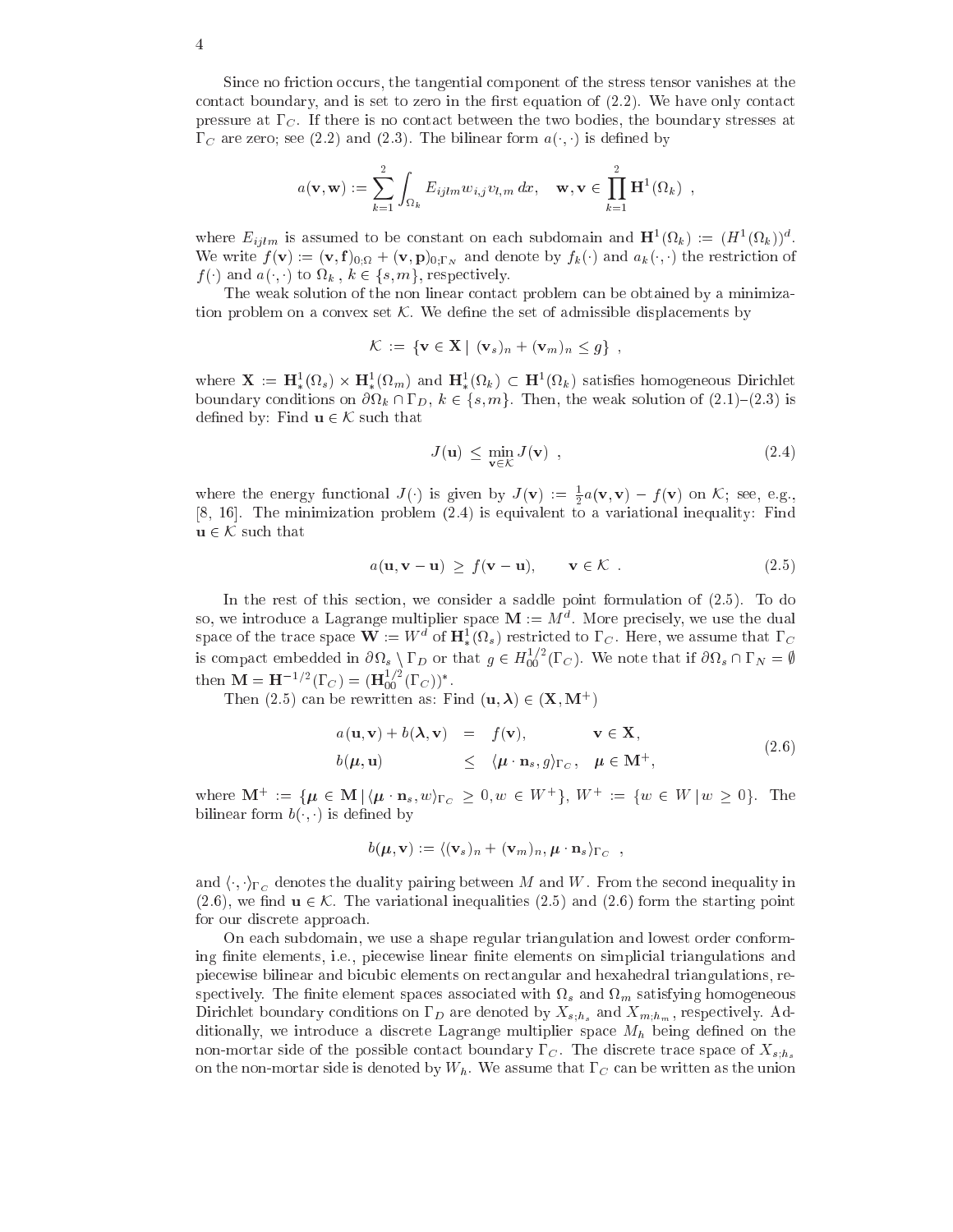of fa
es and edges in 3D and 2D, respe
tively. The orresponding dis
rete spa
es for the ddimensional vector neids are denoted by bold characters  ${\bf x}_{s;h_s}:=X_{\vec s;h_s},\,{\bf x}_{m;h_m}:=X_{\vec s;h_m},$  $\mathbf{A}_h := \mathbf{A}_{s,h_s} \times \mathbf{A}_{m,h_m}$ ,  $\mathbf{W}_h := W_h$  and  $\mathbf{M}_h := M_h$ . Here, we use dual Lagrange multiplier spaces. For mortar finite element discretizations dual Lagrange multiplier spaces have been analyzed in  $[39]$  and generalized in  $[25, 34, 40]$ .

For convenience, we recall the characteristic properties of the dual basis functions  $\psi_q \in M_h$  associated with the vertices q on the non-mortar side of  $\overline{\Gamma}_C$ . We note that in contrast to the standard mortar approach no modifications of  $\psi_q$  near the boundary of  $\Gamma_C$ are ne
essary. We denote the standard nodal hat fun
tions asso
iated with the verti
es  $q$  on the non-mortar side  $\mathcal{O}(t_s + 1)$  is  $\mathcal{O}_q$ . The set of vertices on the non-mortar side  $\sigma$  $\iota_s$  is called  $\iota_{C;h_s}$ . We briefly recall the enarated bit properties of our dual basis functions  $\psi_q \in M_h$ :

- supp  $\psi_q = \text{supp } \varphi_q$ ,  $q \in \mathcal{P}_{C,h_s}$ ,
- q is pie
ewise linear or bilinear,
- $\bullet$   $\sum$  $2 - C$ ;  $\log$  $\tau$   $\mu$   $\tau$   $\tau$ •  $\int \psi_p \phi_q^s d\sigma = \delta_{pq} \int \phi_q^s d\sigma, p, q \in \mathcal{P}_{C;h_s}, F \subset \Gamma_C$ , for all boundary faces in 3D and <sup>R</sup>
- all boundary edges in  $2$

We remark that the last property, in general, does not hold for the dual basis functions constructed in [34]. The last property guarantees the biorthogonality relation

$$
\int_{\Gamma_C} \psi_p \phi_q^s \ d\sigma = \delta_{pq} \int_{\Gamma_C} \phi_q^s \ d\sigma, \quad p, q \in \mathcal{P}_{C;h_s} \tag{2.7}
$$

Other choices of dual Lagrange multiplier spaces are possible. In [40], continuous Lagrange multipliers are constructed which are locally defined and piecewise cubic on simplicial triangulations and piecewise bicubic on hexahedral triangulations.

On both subdomains independent triangulations an be used resulting generally in non-matching triangulations at  $\Gamma_C$ . In that situation, a pointwise matching condition yields a non-optimal discretization scheme, see, e.g., [19] and [20] for numerical results in 2D. However, optimal dis
retization s
hemes for non-mat
hing triangulations an be obtained if mortar techniques are applied. The essential idea is to replace a strong pointwise coupling condition by a weaker integral condition. We refer to  $[3, 6, 7]$  for an overview of mortar methods in the linear case and to  $[4, 5, 20]$  for non linear contact problems. The proof of the dis
retization error is based on the use of the standard Lagrange multiplier space. We do not use this approach, but point out that the same qualitative results can be obtained for our approa
h. Then, the dis
rete variational problems reads as follows: Find  $\mathbf{u}_h \in \mathcal{K}_h$  such that

$$
a(\mathbf{u}_h, \mathbf{v}_h - \mathbf{u}_h) \ge f(\mathbf{v}_h - \mathbf{u}_h), \qquad \mathbf{v}_h \in \mathcal{K}_h \quad , \tag{2.8}
$$

where  $\mathbf{x}_n := \mathbf{x}_{s;h_s} \wedge \mathbf{x}_{m;h_m}$  and  $\mathcal{R}_h$  is a suitable discrete approximation of  $\mathcal{R}_h$ . We set

$$
\mathcal{K}_h := \{ \mathbf{v} \in \mathbf{X}_h \mid \int_{\Gamma_C} [\mathbf{v}] \cdot \mathbf{n}_p \; \psi_p \; d\sigma \leq \int_{\Gamma_C} g_h \; \psi_p \; d\sigma, \; p \in \mathcal{P}_{C;h_s} \} \; ,
$$

where  $g_h \in W_h$  and  $g_h \geq 0$  is a suitable approximation of g. The discrete normal vector  $\mathbf{n}_p$  associated with the vertex p is defined by

$$
\mathbf{n}_p := \alpha_p \sum_{F \subset \text{ supp } \psi_p} \mathbf{n}_F |F| ,
$$

where  $\alpha_p > 0$  such that  $\|\mathbf{n}_p\| = 1$ ,  $\|F\|$  is the area of F, and  $\mathbf{n}_F$  is the outer unit normal vector on  $F$ , see Figure 2.3.

We note that, in general,  $\mathcal{K}_h$  is not a subspace of  $\mathcal{K}$ . For convenience of the reader, we review the a priori bounds and the main ideas of the proof, see  $[20,$  Theorem 3.1.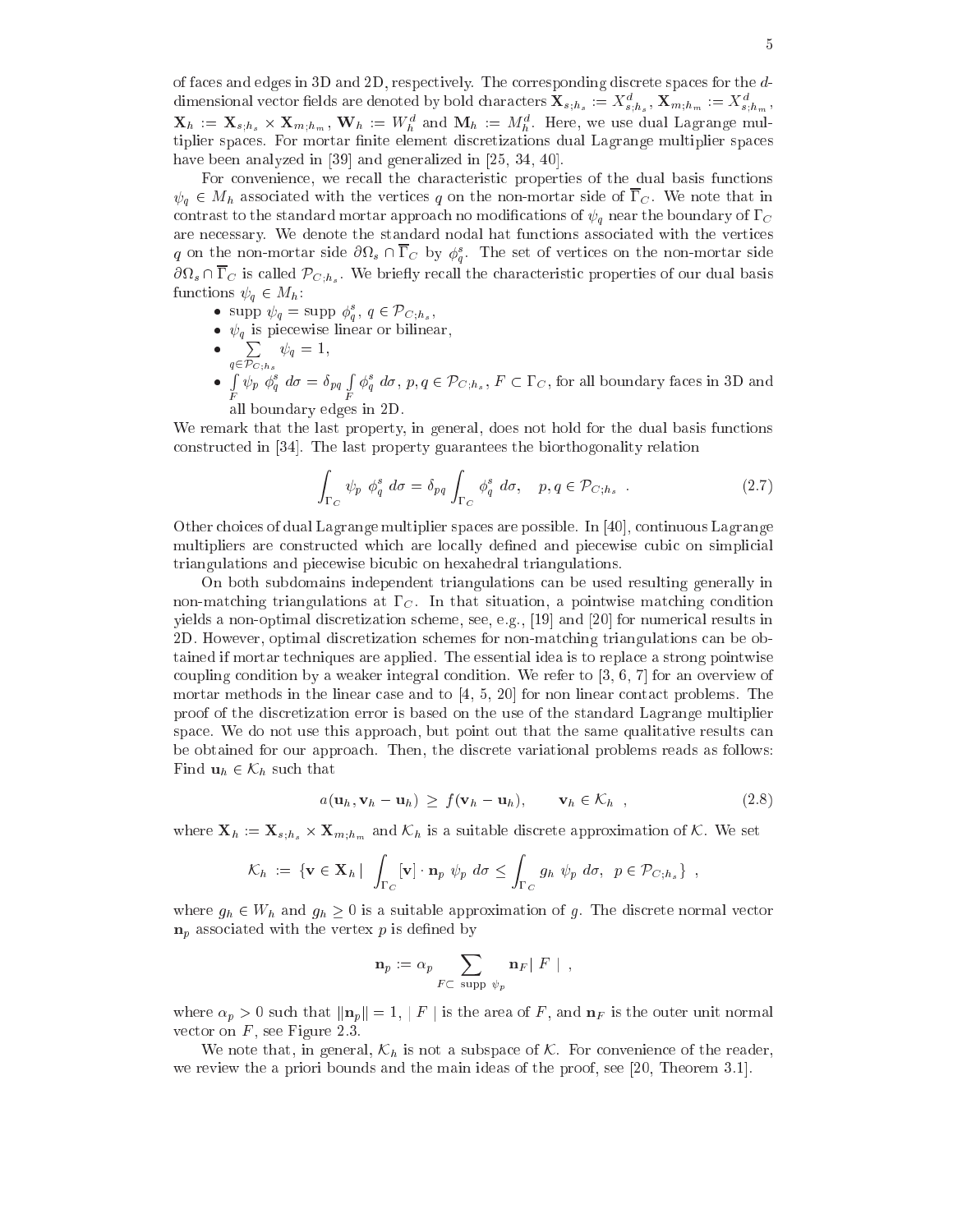

FIG. 2.3. Outer normal vectors  $n_F$  and  $n_p$ 

Lemma 2.1. Under suitable regularity assumptions on the solution u and the a
tual onta
t boundary, we obtain optimal <sup>a</sup> priori estimates for the dis
retization error

$$
a(\mathbf{u}-\mathbf{u}_h,\mathbf{u}-\mathbf{u}_h)^{\frac{1}{2}} \leq C(\mathbf{u})(h_s+h_m),
$$

where C(up) does not depend on the meshsizer, and he and meshsize, and he meshsize on the non-mortar and mortar side, respe
tively.

The proof follows the same lines as given in  $[20]$ . However, there are two essential differences. We do not use a subset of the finite element trace space on the non-mortar side to define our Lagrange multiplier space. In contrast to  $[4, 20]$ , we use a locally defined dual basis to define our Lagrange multiplier space. The second main difference is that we do not use a s
alar Lagrange multiplier spa
e but a ve
tor valued one. This modification is motivated by the following observation. The discrete Lagrange multiplier in the mortar setting approximates the boundary stress. In the case of a contact problem, the boundary stress an be de
omposed into a s
alar omponent and a ve
tor valued one (scalar in 2D) representing the normal and tangential stresses. If no friction occurs, the tangential stress omponents are equal to zero and an be therefore eliminated. Then, the Lagrange multiplier spa
e an be dened as an appropriate dis
rete approximation for the normal stress. However working with a vector valued Lagrange multiplier space is more general, and friction terms can be easily included in the approach. Following [20], it is sufficient to verify a  $H^{1/2}$ -stability of the mortar projection and to have appropriate approximation properties for the Lagrange multiplier spa
e to obtain the a priori estimate. The stability result for the dual Lagrange multiplier space can be found in [41] and the approximation properties follow by construction from the property  $\sum_{p\in\mathcal{P}_{C;h_s}}\psi_p\;d\sigma=1.$ 

3. A non linear Gauß–Seidel method. One of the major difficulties in the numerical simulation of contact problems is the non differentiability of the associated energy functional at the contact boundary. Very often regularization techniques; see, e.g., [9, 13], or augmented Lagrangian methods; see, e.g., [33, 35] are used. For multi body contact problems, contact elements can be applied, see, e.g., [43]. Then, the discrete solution depends on a penalty parameter. In  $[32]$ , a new non linear Dirichlet–Neumann algorithm in ombination with mortar te
hniques has been introdu
ed. It is based on the solution of a linear Neumann problem and a non linear unilateral contact problem in each step. The non linear contact problem is solved by monotone multigrid techniques [28, 29, 30, 31]. Two damping parameters control the convergence of the Dirichlet–Neumann method. If the damping parameters are too small, we observe a slow onvergen
e. On the other hand if the damping parameters are too large, the method does not converge. In 2D, onvergen
e rates whi
h are independent of the renement level and whi
h are robust with respect to the damping factor can be observed. We refer to  $[32]$  for some numerical results illustrating the influence of the damping parameters. However in 3D, the convergen
e rates depend sensitively on the damping fa
tor. Moreover, the hoi
e of a good damping fa
tor depends extremely on the geometry of the elasti bodies. Figures 3.1 and 3.2 illustrate the in
uen
e of the geometry.

In both examples, we use the same parameter setting. The difference is the length of the linear elasti bar whi
h is situated in between of the two ylinders. The two figures show the deformation after 15, 25, 35 and 40 steps of the Dirichlet-Neumann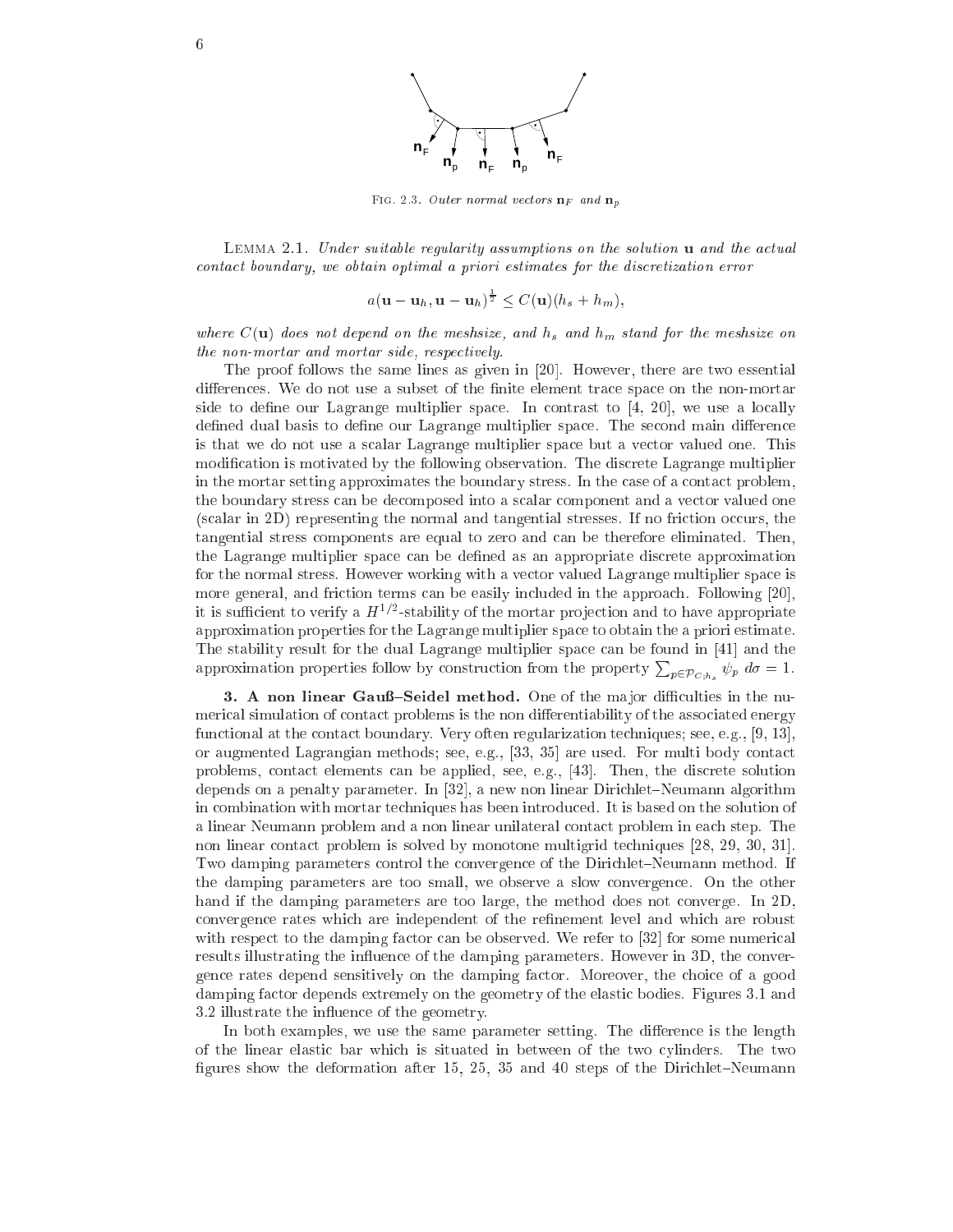

FIG. 3.1. Convergence of the Dirichlet-Neumann algorithm

iteration. In ase of the short bar, onvergen
e after a few number of iteration steps an be observed. All pi
tures in Figure 3.1 show the same displa
ements. The situation is completely different for the long bar. In that case, the method seems to convergence within the first iteration steps but after 30 iteration steps we observe large oscillations, and no onvergen
e an be obtained.



FIG. 3.2. Oscillation of the Dirichlet-Neumann algorithm

This observation motivates the introduction of a new monotone method. In particular, the onvergen
e of our new algorithm is guaranteed and does not depend on the hoi
e of a damping parameter. We fo
us on monotone methods for the iterative solution of the dis
rete onta
t problem. In ea
h lo
al iteration step, the solution minimizes the energy with respect to the local search direction and is admissible. An iterate **u**n is caned admissible, if it satisfies the constraints at the contact boundary, i.e., if  $\mathbf{u}^{\dots} \in \mathcal{N}_h$ . To do so, we introduce local subspaces  $\mathbf{X}_k \subset \mathbf{X}_h$ ,  $1 \leq k \leq K$ , and define an iteration sequence  $\mathbf{u}^n$  by  $\mathbf{u}^{n+1} := \mathbf{u}_K$  and  $\mathbf{u}_0 := \mathbf{u}^n$ 

$$
J(\mathbf{u}_k) := \min_{\substack{\mathbf{w}_k \in \mathbf{X}_k \\ \mathbf{u}_{k-1} + \mathbf{w}_k \in \mathcal{K}_h}} J(\mathbf{u}_{k-1} + \mathbf{w}_k), \quad 1 \le k \le K \quad . \tag{3.1}
$$

It is well known [14, 36] that the minimization process  $(3.1)$  is equivalent to a non linear block Gaub-Seidel method. Unfortunately to obtain a globally convergent sequence **u**<sup>1</sup>, it is not sufficient to have  $\mathbf{X}_h = \mathbf{X}_s + \mathbf{X}_m + \dots + \mathbf{X}_K$ .

In the following, we discuss a very simple counterexample and refer to  $[14, 36]$  for more details. Let  $X := \mathbb{R}^2$ ,  $X_1 := \text{span} \{\mathbf{e}_1\}, X_2 := \text{span} \{\mathbf{e}_2\}$  and the energy functional  $J(x_1, x_2) := x_1^2 + x_2^2$ . The convex set is defined by  $\mathcal{K} := \{(x_1, x_2) \mid x_2 \geq 0, x_1 + x_2 \geq 1\}.$ Then it is easy to see that the solution of the minimization problem is  $(0.5, 0.5)$ . Using  $(1,0)$  as start iterate  $\mathbf{x}^0$  and applying the iteration  $(3.1)$ , we find  $\mathbf{x}^n = \mathbf{x}^0$ , and we have no convergence. However, if we replace  $X_2$  by span  $\{e_2 - e_1\}$ , we obtain  $\mathbf{x}^1 = (0.5, 0.5)$ . Figure 3.3 illustrates the parameterization of the convex set  $K$  with respect to the two different choices of subspaces. On the left the convex set is written in terms of  $\alpha \mathbf{e}_1 + \beta \mathbf{e}_2$ and on the right in terms of  $\alpha \mathbf{e}_1 + \beta(\mathbf{e}_2 - \mathbf{e}_1)$ . Theorem 3.1 in [14] yields that the iteration sequence defined by  $(3.1)$  converges if the associated parameterization of the convex set has a tensor produ
t stru
ture.

Our algorithm will be based on a suitable basis of the unconstrained product spaces  $\mathbf{X}_h$ . As we will see, the standard nodal basis of  $\mathbf{X}_h$  is not a good choice. The set of alled the triangulations on the triangulation of  $\mu$  is and  $\mu$  is the contracted the triangulation  $\mu$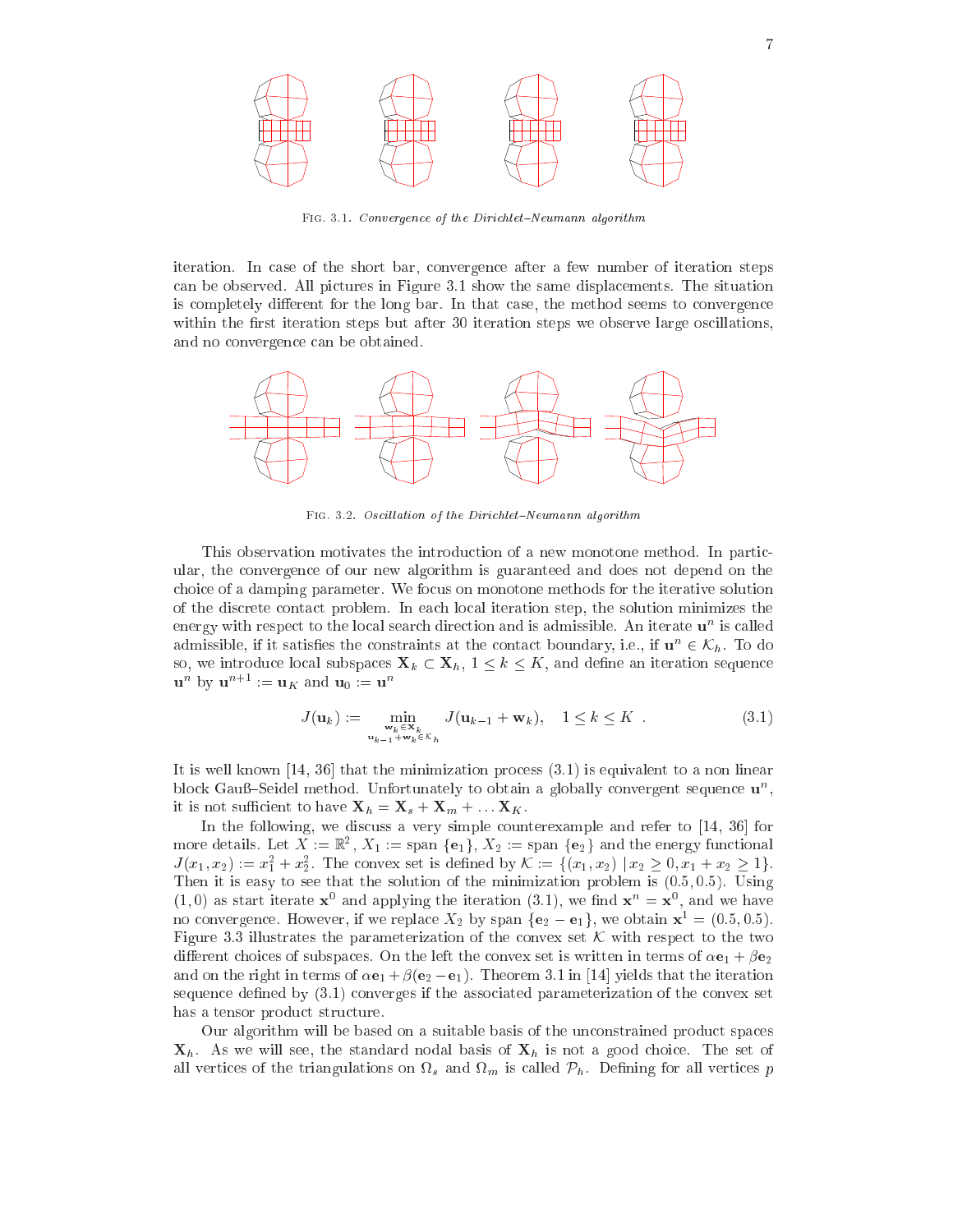

FIG. 3.3. Parameterizations of the convex set

the local d-dimensional space  $\mathbf{X}_p$  by  $\mathbf{X}_p := \{\phi_p \boldsymbol{\alpha} \, | \, \boldsymbol{\alpha} \in \mathbb{R}^d\}$ , we find  $\mathbf{X}_h = \sum_{p \in \mathcal{P}_h} \mathbf{X}_p$ . However, the parameterization of the convex set  $\mathcal{K}_h$  with respect to this choice does not have the required tensor product structure. Thus, we cannot expect a convergent scheme. To get a better feeling, we consider the structure of the convex set  $\mathcal{K}_h$  in more detail. The constraints can be associated with the nodes on the non-mortar side. For each vertex on the non-mortar side, we have one weak non penetration condition. The biorthogonality of the dual Lagrange multiplier guarantees that the onstraints are de
oupled. As a consequence, changing the value on the non-mortar side at the vertex  $p \in \mathcal{P}_{C,h_{s}}$  has no influence on the penetration at the vertex  $q \in \mathcal{P}_{C;h_s}$ ,  $q \neq p$ . To start, let us consider the onta
t zone. As it is standard in the mortar ontext, the onstraints at the interfa
e are formulated in terms of the Lagrange multiplier spa
e. The algebrai form of the dis
rete non penetration ondition an be written as

$$
OD\mathbf{u}^s \le OM\mathbf{u}^m + \hat{\mathbf{g}} \tag{3.2}
$$

where **u** and **u**m denote the vector representation of the displacement on the non-mortar and mortar side with respe
t to the standard nodal basis fun
tions, respe
tively. The components of the vector  $\hat{g}$  are obtained by

$$
\hat{g}_p := \int_{\Gamma_C} \psi_p \ g_h \ d\sigma, \quad p \in \mathcal{P}_{C;h_s} \tag{3.3}
$$

Due to the use of <sup>a</sup> dual Lagrange multiplier spa
e, the matrix <sup>D</sup> is <sup>a</sup> dns - dns diagonal  $m$ atrix and the matrix  $m$  a  $an_s \wedge an_m$  mass matrix, where  $n_s$  stands for the number of vertices on the non-mortar side and  $n<sub>m</sub>$  stands for the number of vertices on the mortar side. The block entries of the matrices  $D$  and  $M$  are given by

$$
d_{pp} := \int_{\Gamma_C} \phi_p^s \, d\sigma \, \mathrm{Id}_{d \times d} \text{ and } \hat{m}_{pq} := \int_{\Gamma_C} \psi_p \phi_q^m \, d\sigma \, \mathrm{Id}_{d \times d}, \quad p \in \mathcal{P}_{C;h_s}, q \in \mathcal{P}_{C;h_m}
$$

respectively, where  $\ell \in \{n_m\}$  is the set of vertices on the mortar side, i.e., on  $\sigma \nu_m \mapsto \epsilon$ . The additional upper index indicates on which side the nodal hat functions are defined. We recall that the index s stands for the non-mortar side and the index m for the mortar side, i.e.,  $\varphi_a^{\scriptscriptstyle\rm{m}}$  is the standard nodal basis function on the mortar side associated with the vertex  $q \in V_{C,h_m}$ . Finally, the matrix  $\sigma$  is a block diagonal ns  $\alpha$  ans matrix, the entries are given by the row vectors  $o_{pp} := \mathbf{n}_p^*$ ,  $p \in \text{PC}_{;h_s}$ . Observing that D and O are block diagonal matrices, we find

$$
(\mathbf{u}^s)_\mathbf{n} := O\mathbf{u}^s \le OM\mathbf{u}^m + \mathbf{g} \ ,
$$

where the omponents of the ve
tor <sup>g</sup> are obtained by gp := g^p=(  $\int_{\Gamma_C} \phi_p^s \ d\sigma$ ,  $p \in \mathcal{P}_{C,h_s}$ . The biorthogonality of the basis sets and the locality of the supports yield that  $M :=$  $D^{-1}\widehat{M}$  is a sparse rectangular mass matrix involving the Lagrange multiplier on the nonmortar side and the basis fun
tions on the mortar side. The duality of the Lagrange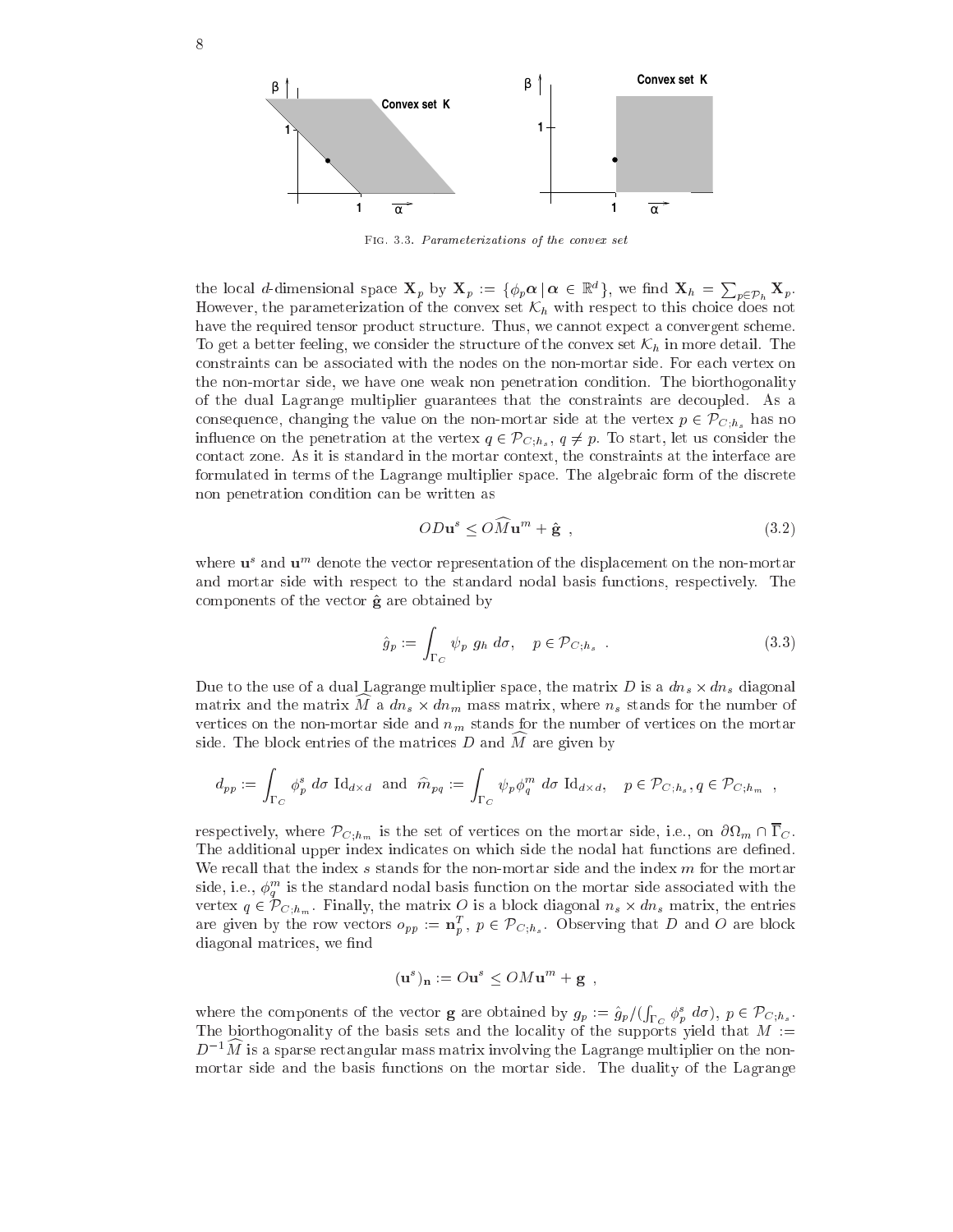multiplier yields that the constraint  $(3.2)$  results in one local constraint for each vertex on the non-mortar side

$$
(\mathbf{u}^s)_p \cdot \mathbf{n}_p \le (M \mathbf{u}^m)_p \cdot \mathbf{n}_p + g_p, \quad p \in \mathcal{P}_{C;h_s} \tag{3.4}
$$

We remark that we have by construction  $g_p = g_h(p) \geq 0$ . Let us start with the case of a non linear Gauß–Seidel method in terms of the standard nodal basis. Then, the Gauß–Seidel method can be carried out locally for all interior nodes and the nodes on the noise contribute side. For each interior notation, we start at contrast at the system, were the ease come come on a non-mortar distribution of contents in the agencies with one come to content the component direction. Unfortunately, the situation for a mortar node is more complex. Solving for each node on the mortar side a local minimization problem does not yield a convergent method. We remark that changing the values  ${\bf u}_a^m$  at the vertex  $q \in {\rm \ell C}_{;\hbar_m}$  on the mortar side influences the non penetration condition at  $p \in \mathcal{P}_{C,h_s}$  for p such that  $m_{pq} \neq 0$ . To obtain a onvergent method and to work with nodal basis fun
tions, we have to in
rease the dimension of  $\mathbf{X}_q, q \in \mathcal{P}_{C;h_m}$ . Enlarging the space  $\mathbf{X}_q$  corresponds to increasing the block size in the non linear Gauß-Seidel method. We associate with each nodal point  $p^m \in {\color{black} {\it P}_{{\rm C};h_m}}$  on the mortar side, all nodal points  $p^r \in {\color{black} {\it P}_{{\rm C};h_s}}$  with  $p^r \in {\color{black} I_{p^m}} := \{ q^r \in {\color{black} I_{p^m}} \}$  $\mathcal{P}_{C;h_s} | m_{q^s p^m} \neq 0$  on the non-mortar side. The number of vertices  $n_{p^m}$  in  $I_{p^m}$  reflects the lo
al ratio between the meshsize on the mortar and non-mortar side. Then, a non  $\mathcal{L}$  and  $\mathcal{L}$  are  $\mathcal{L}$  . The solution of the solved for the solved for  $\mathcal{L}$  and  $\mathcal{L}$ mortar side. As long as the block size is small, this can be carried out in an efficient way. However in 3D, unstru
tured grids result easily in omplex blo
k stru
tures, see Figure 3.4. In the right picture all nodes in  $I_{p^m}$  are marked with a filled circle. Although the meshsize on mortar and non-mortar side is roughly the same, the resulting non linear system for the mortar node  $p^{\ldots}$  has dimension 54.



FIG. 3.4. Unstructured grids on a 2D interface

If the meshsize on the mortar side is larger than on the non-mortar side, the dimension of the non linear problems whi
h have to be solved an be onsiderably large. Moreover if we consider a hierarchical multilevel structure on the mortar side, the dimension increases with decreasing refinement level k, more precisely, it is proportional to  $2^{(d-1)(L-k)}$  where  $L$  is the finest level on the mortar side. Thus working with nodal basis functions for the unconstrained product space is not very efficient in a multigrid context.

Now, the central idea is to modify the nodal basis functions on the mortar side such that the constraint  $(3.4)$  can be easily satisfied. One possibility is to replace the nodal hat fun
tions asso
iated with the verti
es on the mortar side by the orresponding basis functions of a suitable constrained space  $V<sub>h</sub>$ . It turns out that a good choice is the non
onforming spa
e of a mortar dis
retization

$$
\mathbf{V}_h := \{ \mathbf{v} \in \mathbf{X}_h \, | \int_{\Gamma_C} [\mathbf{v}] \cdot \boldsymbol{\psi} \, d\sigma = 0, \quad \boldsymbol{\psi} \in \mathbf{M}_h \} \ .
$$

We note that in the definition of the space  $V_h$ , the normal direction does not enter and that  $M_h$  is a vector valued Lagrange multiplier space. A different possibility to define the spa
e would be to glue only the normal omponents of the tra
es together, i.e.,

$$
\{ \mathbf{v} \in \mathbf{X}_h \, | \int_{\Gamma_C} [\mathbf{v} \cdot \mathbf{n}_p] \, \psi_p \, d\sigma = 0, \quad p \in \mathcal{P}_{C; h_s} \} .
$$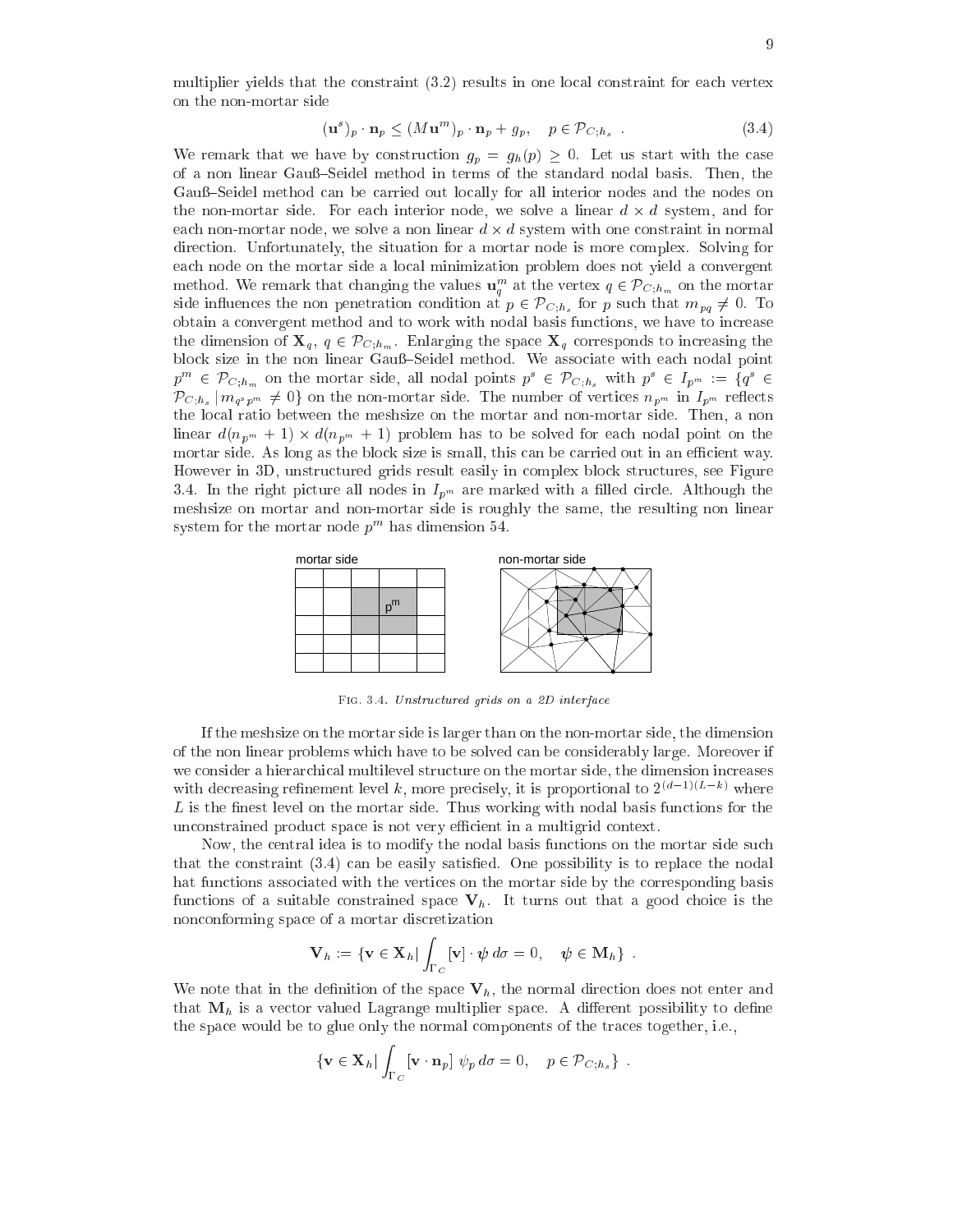Sin
e, we are interested in a general approa
h whi
h an also handle fri
tion, we do not follow this line. Let us consider an element in  $V_h$  in more detail. The definition of  $V_h$ yields

$$
\int_{\Gamma_C} [\mathbf{v}] \cdot \mathbf{n}_p \psi_p d\sigma = 0
$$

for all vertices  $p$  on the non-mortar side. Thus  $(3.4)$  is automatically satisfied for all elements in  $V_h$ , and  $V_h$  is a subspace of  $\mathcal{K}_h$ . It can be easily verified that

$$
\mathbf{X}_h = \mathbf{V}_h + \sum_{p \in \mathcal{P}_{C,h_s}} \text{span } \{ \phi_p^s \mathbf{e}_i \, | \, 1 \le i \le d \} =: \mathbf{V}_h + \sum_{p \in \mathcal{P}_{C,h_s}} \mathbf{S}_p \tag{3.5}
$$

where  $\mathbf{e}_i$   $\in$   $\mathbb{R}^+$  is the *i*-th. unit vector. Working with the nodal basis of  $\mathbf{v}_h$  and the d-dimensional local space  $S_p$ ,  $p \in \mathcal{P}_{C;h_s}$ , the non linear block Gauß–Seidel method is extremely easy to realize. In the step, we have to solve a linear distribution of the system for the system for  $\mathbf{p}$ problem. We point out that the dimension of the non linear subproblems is independent of the triangulations at the interface. In contrast to the nodal basis of  $\mathbf{X}_h$ , no non linear problem of larger dimension than d has to be solved. Moreover, the number of non linear problems to be solved in each step is the number of vertices on the non-mortar side. This is not the case for the nodal basis of  $\mathbf{X}_h$ . In that case additionally to the *d*-dimensional non linear problems asso
iated with the nodal points on the non-mortar side, we have to solve non linear problems asso
iated with the verti
es on the mortar side. Moreover, the dimension depends on the meshsize and can be considerably large.

In the rest of this section, we consider the variational problem in more detail to see how the implementation can be realized. We start by introducing a modified basis of  $\mathbf{X}_h$ based on the decomposition (3.5). Three different sets of nodes are introduced  $I_s$ ,  $I_m$  and  $I_i$ . The sets  $I_s$  and  $I_m$  stand for the nodes associated with the vertices on non-mortar and mortar side, respectively. The third set  $I_i$  contains all remaining nodes. Now, we onsider a modification of  $\alpha$  is  $\alpha$  and  $\alpha$  is a local basis of  $\alpha$  and  $\alpha$  is a local basis of  $\alpha$ basis transformation

$$
\Theta := \left( \begin{array}{c} \Theta_i \\ \Theta_m \\ \Theta_s \end{array} \right) := \left( \begin{array}{ccc} \textrm{Id} & 0 & 0 \\ 0 & \textrm{Id} & M^T \\ 0 & 0 & \textrm{Id} \end{array} \right) \left( \begin{array}{c} \Phi_i \\ \Phi_m \\ \Phi_s \end{array} \right) =: B \Phi \enspace .
$$

Associated with this new basis is the modified stiffness matrix

$$
A := \left(\begin{array}{ccc} \text{Id} & 0 & 0 \\ 0 & \text{Id} & M^T \\ 0 & 0 & \text{Id} \end{array}\right) \left(\begin{array}{ccc} A_{ii} & A_{im} & A_{is} \\ \hat{A}_{mi} & \hat{A}_{mm} & 0 \\ \hat{A}_{si} & 0 & \hat{A}_{ss} \end{array}\right) \left(\begin{array}{ccc} \text{Id} & 0 & 0 \\ 0 & \text{Id} & 0 \\ 0 & M & \text{Id} \end{array}\right) = B\hat{A}B^T , (3.6)
$$

where  $A_{kl}$ ,  $\kappa, \iota \in \{s, m, \iota\}$ , are the block stimiless matrices associated with the nodal basis functions. A straightforward computation shows that A is given as

$$
A = \left(\begin{array}{ccc} \hat A_{ii} & \hat A_{im} + \hat A_{is} M & \hat A_{is} \\ \hat A_{mi} + M^T \hat A_{si} & \hat A_{mm} + M^T \hat A_{ss} M & M^T \hat A_{ss} \\ \hat A_{si} & \hat A_{ss} M & \hat A_{ss} \end{array}\right)
$$

In terms of the new modified basis, the convergence of our non linear block Gauß–Seidel method is guaranteed,  $[14, 36]$ . Moreover, the implementation is extremely easy to realize. In addition to the non linear block Gauß–Seidel method, we have to carry out one preand one post processing step. We modify the stiffness matrix according to  $(3.6)$  and the  $\liminf$  is replaced by  $f$ ,

$$
f := B\hat{f} = \begin{pmatrix} \hat{f}_i \\ \hat{f}_m + M^T \hat{f}_s \\ \hat{f}_s \end{pmatrix} .
$$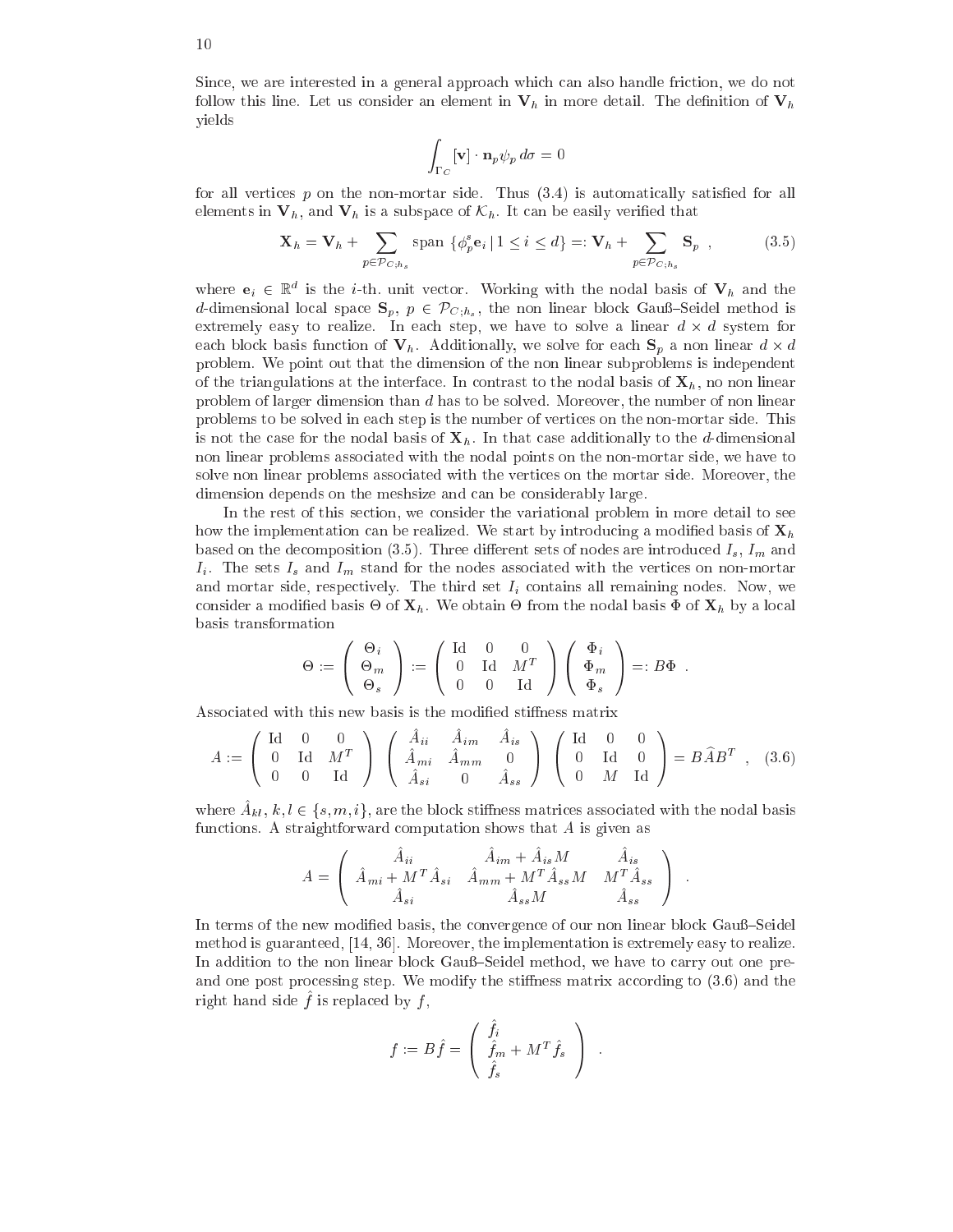Now, we can apply a non linear Gauß–Seidel method on the modified system. Within each step, we solve for each index index index index in the system of  $\omega$ 

$$
\mathbf{u}_{j} = A_{jj}^{-1} \left( \mathbf{f}_{j} - \sum_{k \neq j} A_{jk} \mathbf{u}_{k} \right) , \qquad (3.7)
$$

and for  $j \in I_s$  we solve for all  $\mathbf{v}_j \cdot \mathbf{n}_j \leq g_j$ 

$$
(\mathbf{v}_j - \mathbf{u}_j)^T A_{jj} \mathbf{u}_j \ge (\mathbf{v}_j - \mathbf{u}_j)^T (\mathbf{f}_j - \sum_{k \ne j} A_{jk} \mathbf{u}_k), \quad \mathbf{u}_j \mathbf{n}_j \le g_j
$$
 (3.8)

The non linear block Gau $_{5}$ eldel method gives a solution vector  $\mathbf{u}_{\Theta}$  with respect to the modified basis  $\Theta$ . To obtain the nodal values of the displacements  $\mathfrak{u}_\Phi,$  we have to apply  $D^+$ , i.e.,  $\mathbf{u}_\Phi = D^- \mathbf{u}_\Theta$ . The pre- and post processing step require two additional  $m$ ultiplications by  $D$  and  $D$  – which are of lower complexity. We remark that the special structure of B yields that only a multiplication with the sparse mass matrix M has to be carried out. Additionally, the action of  $B$  can be restricted to the interface.

However, we cannot expect a better convergence rate as in the linear case which is of  $\mathcal{O}(1-h^2)$ , where h is the meshsize. Thus from the numerical point of view, the non linear Gauß-Seidel method does not fit our requirements. Figure 3.5 shows the convergence rates or th<u>e non amear block G</u>aup Beluer method for a simple SD example. After a few refinement steps, the convergence rate is extremely close to one. We note that due to roundoff errors, for more complex examples in 3D no convergence can be observed and the method fails. These observations motivate the introdu
tion of our new monotone multigrid method.



FIG. 3.5. Convergence rate of the non linear Gauß-Seidel method for a 3D contact problem

4. A monotone multigrid method. Monotone multigrid methods have been introduced and analyzed for variational inequalities in  $[26, 27, 28]$ . Generalization to a one-sided Signorini problem are highly nontrivial and are studied in  $[29, 30, 31]$ . One crucial property is the fact that the discrete contact condition can be satisfied locally per node. In the previous section, we have introduced a modified basis such that the multi body contact problem has formally the same algebraic structure as a one-sided Signorini problem. The main idea of this se
tion is to apply monotone multigrid methods. These techniques combine multigrid methods with succesive energy minimization, yielding optimal iterative solvers for this type of non linear problem. The key property for the global convergence of monotone multigrid methods is the minimization of energy in each local orre
tion step.

We assume that we have a nested sequence of triangulations  $T_k$ ,  $i = 1, 2, \kappa =$  $0, 1, \ldots, L$ . Then the associated unconstrained product spaces  $\mathbf{X}_k$  are nested, i.e.,  $\mathbf{X}_k \subset$  $\mathbf{X}_{k+1}$ . Unfortunately the nonconforming constrained spaces  $\mathbf{V}_k$  are not nested if the triangulations are non-matching. Thus the prolongation operator from  $V_k$  onto  $V_{k+1}$ annot be the identity. As a onsequen
e no energy minimization an be guaranteed and monotone multigrid methods cannot be applied directly. In a first step, we consider a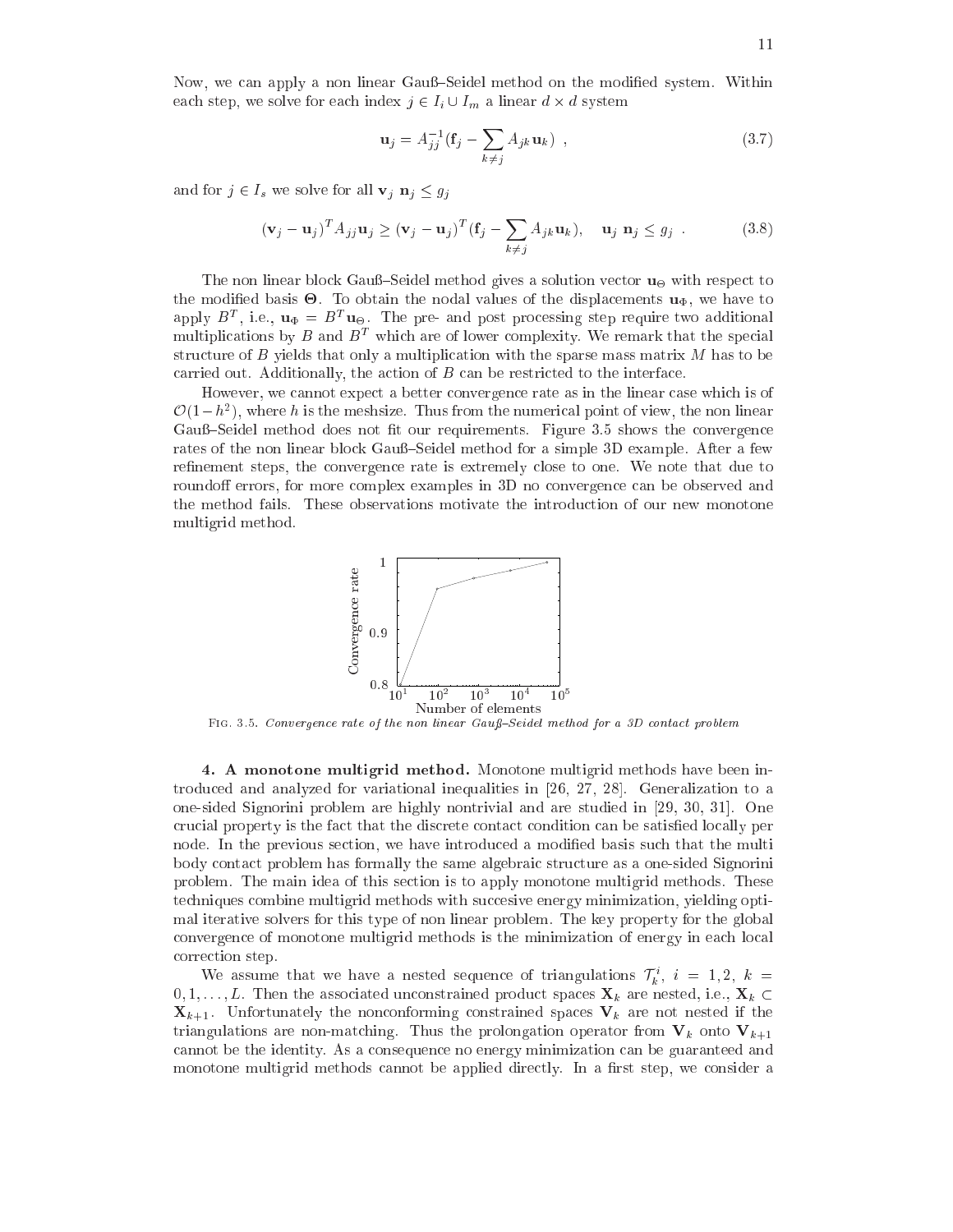local projection operator  $\Pi_l(\cdot)$  from  $\mathbf{X}_l$  onto  $\mathbf{V}_l$ 

$$
\Pi_l(\mathbf{v}_l) := \mathbf{v}_l - \sum_{i=1}^d \sum_{p \in \mathcal{P}_{C,h_s}} \frac{\int_{\Gamma_C} [\mathbf{v}_l] \cdot \mathbf{e}_i \ \psi_p \ d\sigma}{\int_{\Gamma_C} \phi_p^s \ d\sigma} \ \phi_p^s \mathbf{e}_i \ .
$$

We note that  $\Pi_l(\cdot)$  restricted to  $V_l$  is the identity. This operator has been introduced in the scalar case in  $[41]$ . Due to the biorthogonality  $(2.7)$ , it is a projection. This can be easily seen by considering  $\Pi_l(\Pi_l(V_l))$  and using  $\Pi_l(\varphi_p^*e_i)=0$ . Based on this projection is a modified transfer operator  $(I_l^{l+1})_{\text{mod}}$  from  $\mathbf{V}_l$  onto  $\mathbf{V}_{l+1}$  which has been introduced and and an letter in first and in the weighted in the mass of the weighted mass of the weighted mass of the wei matrix  $M_{l+1}$  on Level  $l+1$ 

$$
(I_l^{l+1})_{\text{mod}} := \begin{pmatrix} \text{Id} & 0 & 0 \\ 0 & \text{Id} & 0 \\ 0 & M_{l+1} & 0 \end{pmatrix} I_l^{l+1} =: W_{l+1} I_l^{l+1} ,
$$

where  $I_l^{l+1}$  is the transfer operator from  $\mathbf{X}_l$  onto  $\mathbf{X}_{l+1}$  with respect to the standard nodal basis  $\Phi_l$  and  $\Phi_{l+1}$ . We note that the unconstrained product spaces  $\mathbf{X}_l$  are nested and that  $I_t^{l+1}$  is the algebraic representation of the natural embedding operator. Now, the appli
ation of the modied transfer operator is of optimal omplexity. Compared with the standard transfer operator, one additional multipli
ation with the sparse mass matrix  $M_{l+1}$  has to be carried out. Let us consider the operator  $(I_l^{l+1})_{\text{mod}}$  in more detail to see where the control the control of the control to observe the algebraic the algebraic the control of the control linear functional  $\Pi_l(\cdot)$  is  $W_l$ , we find for  $\mathbf{v}_{l+1} := (I_l^{l+1})_{\text{mod}} \mathbf{v}_l$ 

$$
J(\mathbf{v}_{l+1})=J(\Pi_{l+1}(\mathbf{v}_l))\enspace.
$$

From this equality, we cannot deduce that  $J(\mathbf{v}_{l+1}) \leq J(\mathbf{v}_l)$ . To guarantee  $J(\mathbf{v}_{l+1}) \leq J(\mathbf{v}_l)$ for all  $\mathbf{v}_l \in \mathbf{V}_l$ , we have to define  $\mathbf{v}_{l+1}$  in terms of an *a*-orthogonal projection operator. The application of which requires the solution of a global linear equation system with condition number  $\mathcal{O}(h_{l+1}^{-2})$ . On the other hand if we work with a prolongation operator which does not satisfy  $J(\mathbf{v}_{l+1}) \leq J(\mathbf{v}_l)$ , the monotonicity is violated, and we cannot guarantee the onvergen
e of our method. From the numeri
al point of view, the solution of the global system is too expensive. Thus, we propose a different approach and introduce a nested sequence of new spaces  $\mathbf{v}_0 \subset \ldots \subset \mathbf{v}_L$  we start by defining  $\mathbf{v}_L = \mathbf{v}_L$ . Let  $\bm{\theta}_{n,i} := \theta_n^* \mathbf{e}_i$  be the standard nodal basis of  $\mathbf{v}_l,$  then we define the new basis functions by

$$
\begin{array}{rcl}\n\mathbf{w}_l & := & \boldsymbol{\theta}_{p,i}^{\iota} \\
\text{for } k & = & 1, \dots, (L-l) \\
\mathbf{w}_{l+k} & := & \Pi_{l+k}(\mathbf{w}_{l+k-1}) \\
\vec{\boldsymbol{\theta}}_{p,i}^{l} & := & \mathbf{w}_L\n\end{array} \tag{4.1}
$$

It is easy to see that  $\{\theta_{p,i}\}_{p,i}$  forms a set of linear independent functions. As a conse $q$ uence, we get  $q$ ini  $\mathbf{v}_l =$   $q$ ini  $\mathbf{v}_l$ . Moreover by construction, we have

$$
\Pi_L(\widetilde{\boldsymbol{\theta}}_{p,i}^t) = \Pi_L(\Pi_L(\mathbf{w}_{L-1})) = \Pi_L(\mathbf{w}_{L-1}) = \widetilde{\boldsymbol{\theta}}_{p,i}^t
$$

and thus  $\theta_{p,i} \in V_L$ . Considering the definition in more detail, we find a multiplicative structure

$$
\widetilde{\theta}_{p,i}^t = \Pi_L \circ \Pi_{L-1} \circ \ldots \Pi_{l+1} \theta_{p,i}^l = \Pi_L \circ \Pi_{L-1} \circ \ldots \Pi_l \phi_{p,i}^l,
$$

where  $\varphi_{n,i} := \varphi_p^* \mathbf{e}_i$  denotes the standard nodal hat functions on Level l associated with the nodes on the mortar side.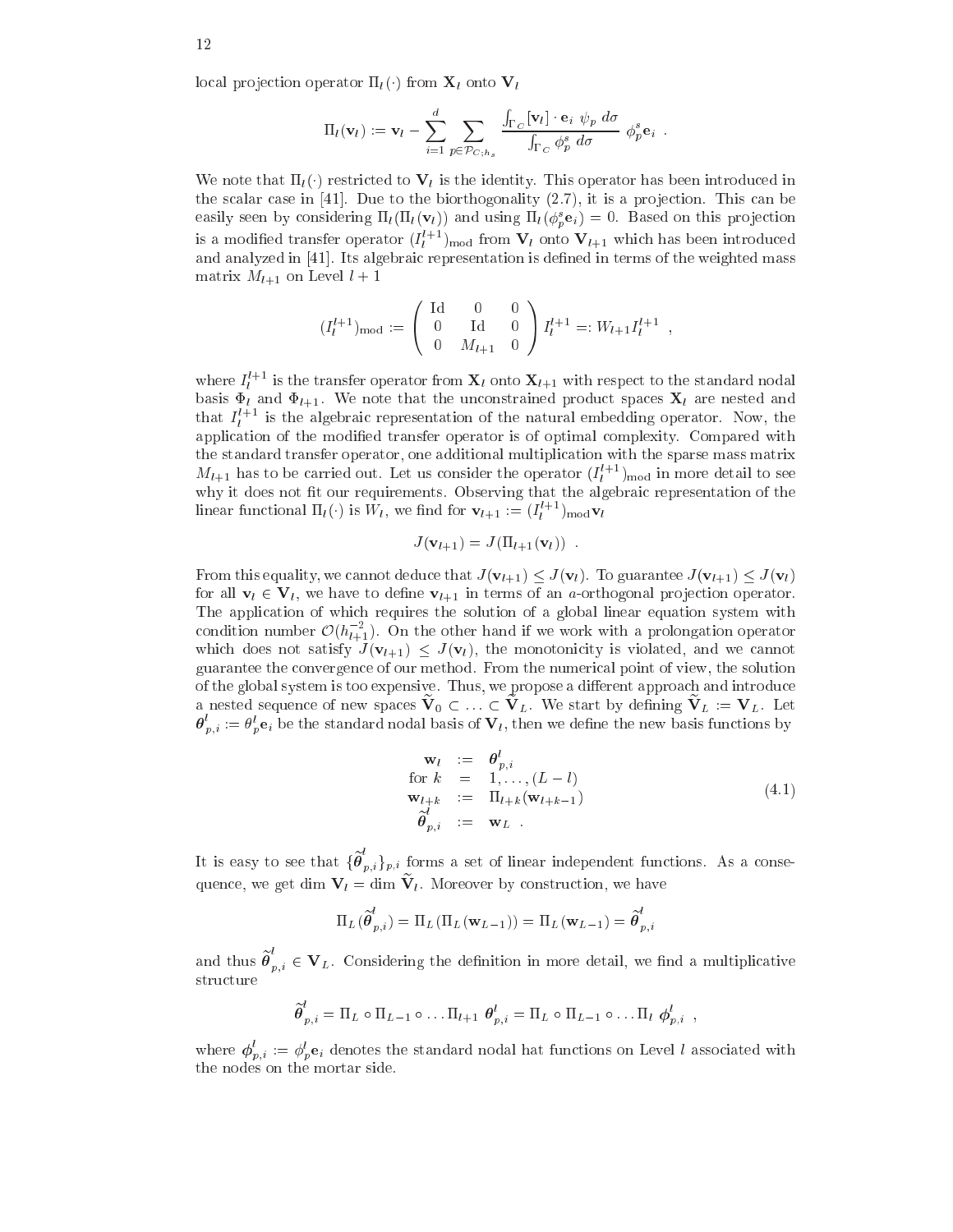

FIG. 4.1. Multiplicative structure of the modified basis functions  $\boldsymbol{\theta}_{p,i}$ 

Figure 4.1 illustrates the multilevel structure of  $\theta_{n,i}$ . On the non-mortar side corrections are added in a multiplicative way. A different possibility would be to use an additive de
omposition. Sin
e multigrid methods are multipli
ative S
hwarz variants, we prefer  $(4.1)$ . To define the linear part of our multigrid method, we start with the construction of the prolongation operator  $Z_l$  from  $\mathbf{v}_l + \mathbf{s}_l$  onto  $\mathbf{v}_{l+1} + \mathbf{s}_{l+1}$ . The algebraic presentation of  $\theta_{n,i}$  in the nodal basis is given by

$$
W_L I_{L-1}^L W_{L-1} I_{L-2}^{L-1} \dots I_l^{l+1} W_l \phi_{p,i}^l
$$

and of  $\widetilde{\theta}_{n,i}^{l+1}$  $p,i \quad \circ \;$ 

$$
W_L I_{L-1}^L W_{L-1} I_{L-2}^{L-1} \dots I_{l+1}^{l+2} W_{l+1} \phi_{p,i}^{l+1} .
$$

The last two equalities show that the prolongation from  $\mathbf{v}_l$  onto  $\mathbf{v}_{l+1}$  is given by

$$
I_l^{l+1}W_l = \begin{pmatrix} (I_l^{l+1})_{ii} & (I_l^{l+1})_{im} + (I_l^{l+1})_{is}M_l & 0\\ 0 & (I_l^{l+1})_{mm} & 0\\ 0 & 0 & 0 \end{pmatrix}
$$

We point out that the prolongation operator  $I_l^{l+1}W_l$  is the algebraic representation of the hatural embedding of  $\mathbf{v}_l$  in  $\mathbf{v}_{l+1}$ . Figure 4.2 illustrates the prolongation operator.



Fig. 4.2. Prolongation operator from  $V_l$  onto  $V_{l+1}$ ,  $L := l + 1$ 

For simplicity, we restrict ourselves to a function in  $\mathbf{v}_l$  being zero at all interior vertices. The support of such a function is marked by the shadowed region. Then, the  $\frac{1}{100}$  as an element in  $\bf v$  is uniquely defined by its values at the vertices on the mortar side which are marked by filled circles in the left picture of Figure 4.2. The values on the mortar side are extended to the non-mortar side in the defined multiplicative way such that the constraints at the interface on Level L are satisfied. The vertices on the non-mortar side on Level l are marked by empty circles and on Level  $L := l + 1$  by empty  $_{\rm square}$  is the function as an element in  $\rm v_{\it l+1}$ . In the right picture, the relevant vertices to specify the function are shown by filled circles. The values at the filled circles in the interior of the non-mortar subdomain are obtained by the values at the empty circles and the standard prolongation. We note that the values at the empty squares do not contribute.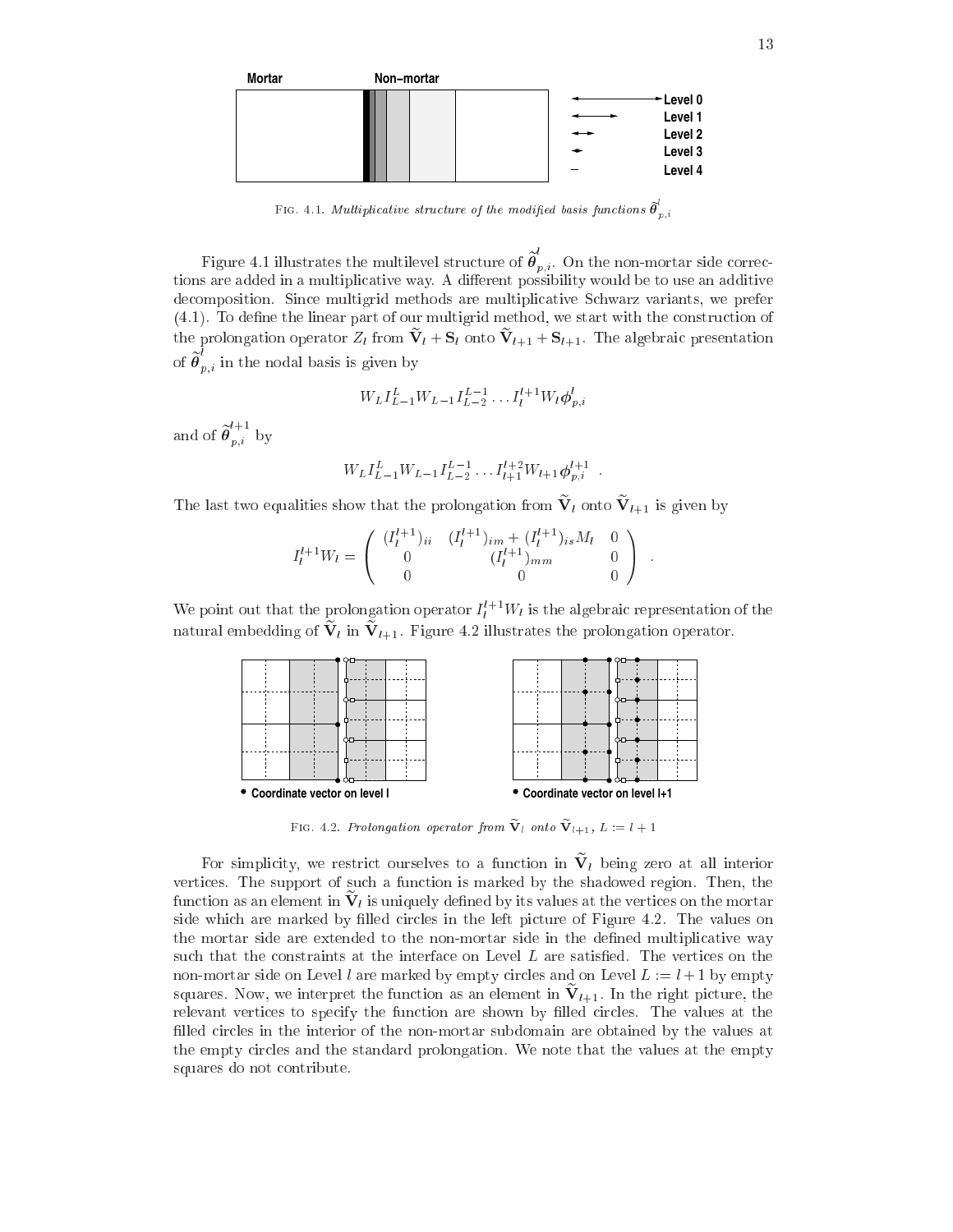The prolongation from  $S_l$  onto  $V_{l+1} + S_{l+1}$  is standard. We note that  $S_l \nsubseteq S_{l+1}$  but  $S_l \subset S_{l+1} + V_{l+1}$ . Using the fact that the prolongation  $Z_l$  is a linear mapping, we get

$$
Z_l := \begin{pmatrix} (I_l^{l+1})_{ii} & (I_l^{l+1})_{im} + (I_l^{l+1})_{is} M_l & (I_l^{l+1})_{is} \\ 0 & (I_l^{l+1})_{mm} & 0 \\ 0 & 0 & (I_l^{l+1})_{ss} \end{pmatrix} .
$$
 (4.2)

We remark that the prolongation  $Z_l$  is the algebraic representation of the natural embed- $\lim_{l \to \infty} \mathbf{v}_l + \mathbf{v}_l \subset \mathbf{v}_{l+1} + \mathbf{v}_{l+1}$ .

In a second step, we have to take care of the non linearity associated with the nodal basis functions of  $S_L$ . Unfortunately for  $l < L$ , the standard nodal basis functions of  $S_l$ are not suitable in the non linear multigrid ontext. To see this, let us onsider a simple two dimensional example of a curvilinear contact boundary as is depicted in Figure 4.3. Let r be a node on Level  $L-1$  and let  $p \neq q$  be the neighboring nodes of r on Level L.



FIG. 4.3. Coarse grid correction at curvilinear boundary

We assume that we have different outer normals  $\mathbf{n}_p \neq \mathbf{n}_q$  and that we have contact at p and q. Then, any coarse grid correction  $\alpha_r \cdot \theta_r^{L-1}$ ,  $\alpha_r \in \mathbb{R}^2$ , has to satisfy  $\alpha_r \cdot \mathbf{n}_p =$  $\alpha_r \cdot \mathbf{n}_q = 0$  and thus  $\alpha_r = 0$ . Using standard nodal basis functions, there is no coarse grid correction associated with the node r on Level  $L-1$ . As a consequence the low frequency part of the error in tangential dire
tion at the node r annot be handled appropriately. The additional constraints at the nodes  $p$  and  $q$  result in a reduction of the dimension of the oarse spa
e, and the approximation property is lost. Working with the standard nodal basis of  $S_l$  and satisfying the constraints on Level L, we cannot guarantee anymore the optimality of the multigrid method.

Therefore, we are interested in coarse search directions which accelerate the convergence speed by generating some low-frequency sliding along the contact boundary and do not violate the non penetration condition on the finest Level L. Such type of search directions can be obtained by suitable modifications of the standard coarse grid functions. We refer to  $[31, 30]$  for the introduction of a so called *truncated* coarse grid function. We emphasize that the particular shape of the truncated coarse grid functions depends on the actual guess of the contact zone. Let us first consider the two level situation. As before in the imear setting, we introduce a modified coarse space  $S_{L=1}$ , set  $S_{L} := S_{L}$  and denote by  $\boldsymbol{\theta}_{n,i}^- := \theta_n^{\omega} \mathbf{e}_i$  the standard nodal basis of  $\mathbf{S}_L$ . Then, we define the truncated basis fun
tions by

$$
\tilde{\boldsymbol{\theta}}_{p,i}^{L-1} := \boldsymbol{\theta}_{p,i}^{L-1} - \sum_{q \in \mathcal{J}_L} (\boldsymbol{\theta}_{p,i}^{L-1}(q) \cdot \mathbf{n}_q) \boldsymbol{\theta}_q^L \mathbf{n}_q ,
$$
\n(4.3)

where  $\mathcal{J}_L$  is the set of nodes on Level L being in contact after the leading Gausß–Seidel steps on Level L. We remark that we suppress for simplicity an additional index indicating the iteration step.

Figure 4.4 illustrates the shape of a truncated coarse grid function for given contact nodes. The given contact nodes are marked by filled circles. In the left picture, the

14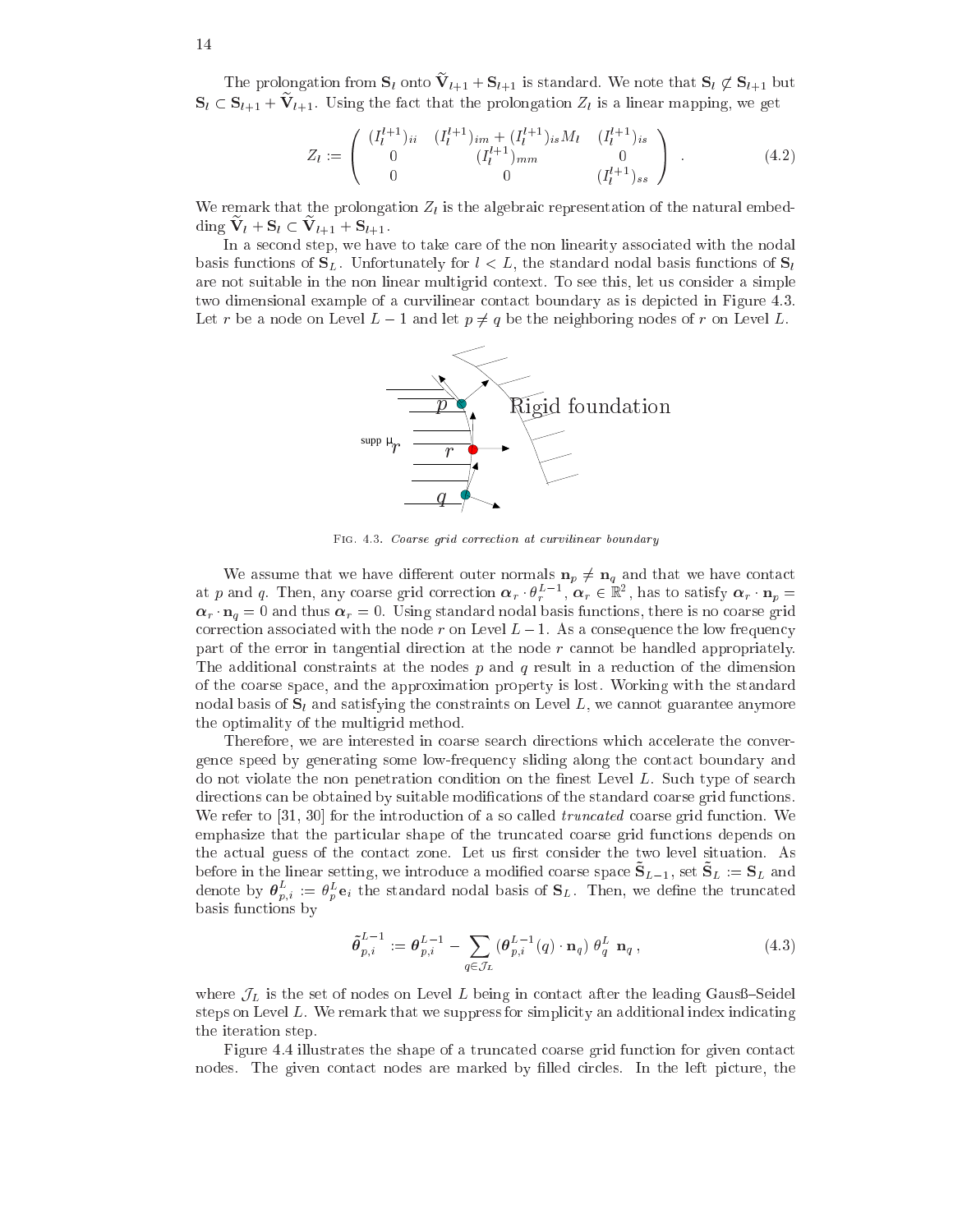

FIG. 4.4. Two level (left) and multilevel (right) truncated coarse grid function

two level situation is shown, and in the right picture, a multilevel situation is given. By construction, it is easy to see that  $\tilde{\theta}^{L-1}_{\dots}$  $p,i$  (1)  $-q$  on an  $q$   $\in$   $\cup$   $L$ . The construction of the trun
ated oarse grid fun
tions guarantees that for ea
h node being in onta
t with respect to the aczual iterate on the finest grid, the constraints are automatically satisfied, and no correction in normal direction occurs. As a consequence, we do not obtain additional constraints, and the dimension of the modified coarse grid spaces  $\sigma_{L=1}$ is not redu
ed in tangential dire
tion.



 $\Gamma$ 10. 4.5. Locul vox construints  $\mathcal{N}_{\{p\}}$  on Level (left) and  $\mathcal{N}_{\{p\}}$  Level  $\Gamma = 1$  (right)

Unfortunately, it is not sufficient to construct coarse grid functions satisfying the constraints for all  $p$  being at the actual iterate in contact. To guarantee that a new iterate is in the convex set  $\mathcal{K}_L$ , it is not sufficient to verify one constraint per node on Level  $l < L$ . Additionally, we have to satisfy all constraints on Level L being not at the actual iterate in contact. Using uniform refinement, we obtain  $\mathcal{O}(2^{(d-1)(L-l)})$  constraints for each node  $p$  on Level l. As a consequence, the optimal complexity of the algorithm is lost and a logarithm occurs. To avoid this, we use modified convex sets. In a first step, we introduce convex sets depending on the actual iterate. We define for a given convex set  $\mathcal{D}_l$  on Level  $l < L$  and a given vector  $\mathbf{z}_l$ , the convex set  $\mathcal{P}_l(\mathbf{z}_l, \mathcal{D}_l) := {\mathbf{v}_l | \mathbf{v}_l + \mathbf{z}_l \in \mathcal{D}_l}.$ Moreover, we define the restriction of a given convex set  $\mathcal{D}_l$  on Level  $l \leq L$  in terms of local box constraints such that  $\mathcal{D}_{l-1} := R_l \mathcal{D}_l \subset \mathcal{D}_l$ , see [28, 31]. More precisely, the constraints for  $\nu_{l-1}$  are only associated with the nodes on Level  $l-1$ . Let  $\nu_{l}$  be the actual convex set defined by local box constraints  $\mathcal{B}_p^l := [\alpha_1^{p;l}, \beta_1^{p;l}] \times \ldots \times [\alpha_d^{p;l}, \beta_d^{p;l}], \alpha_i^{p;l} \in [-\infty, 0],$  $\beta_i^{p;l} \in [0, \infty], 1 \le i \le d$ , for each node p on the non-mortar side on Level *l*. Then, we define  $R_l \mathcal{D}_l$  by local box constraints  $\mathcal{B}_b^{l-1} := [\alpha_1^{p;l-1}, \beta_1^{p;l-1}] \times \ldots \times [\alpha_d^{p;l-1}, \beta_d^{p;l-1}]$  for each node p on the non-mortar side on Level  $l-1$ . We set

$$
\alpha_i^{p;l-1} := \max_{q \in \mathcal{J}_p} (\alpha_i^{q;l}), \quad \beta_i^{p;l-1} := \min_{q \in \mathcal{J}_p} (\beta_i^{q;l}) \quad ,
$$

where  $\mathcal{J}_p$  is set of nodes q on Level l such that q and p are vertices of one boundary face on Level l. On the finest Level L, we define for a given  $z_L \in \mathcal{K}_L$  the convex set  $PL(Z_L \in \mathcal{N}_L)$  by local box constraints  $\mathcal{D}_n$  with

$$
\alpha_i^{p;L} := -\infty\,,\quad \beta_i^{p;L} := d^{-1}(g_p - \mathbf{z}_L(p) \cdot \mathbf{n}_p) / (\mathbf{n}_p)_i\,.
$$

if  $(\mathbf{n}_p)_i > 0$  and

$$
\alpha_i^{p;L} := d^{-1}(g_p - \mathbf{z}_L(p) \cdot \mathbf{n}_p) / (\mathbf{n}_p)_i \,, \quad \beta_i^{p;L} := \infty \,,
$$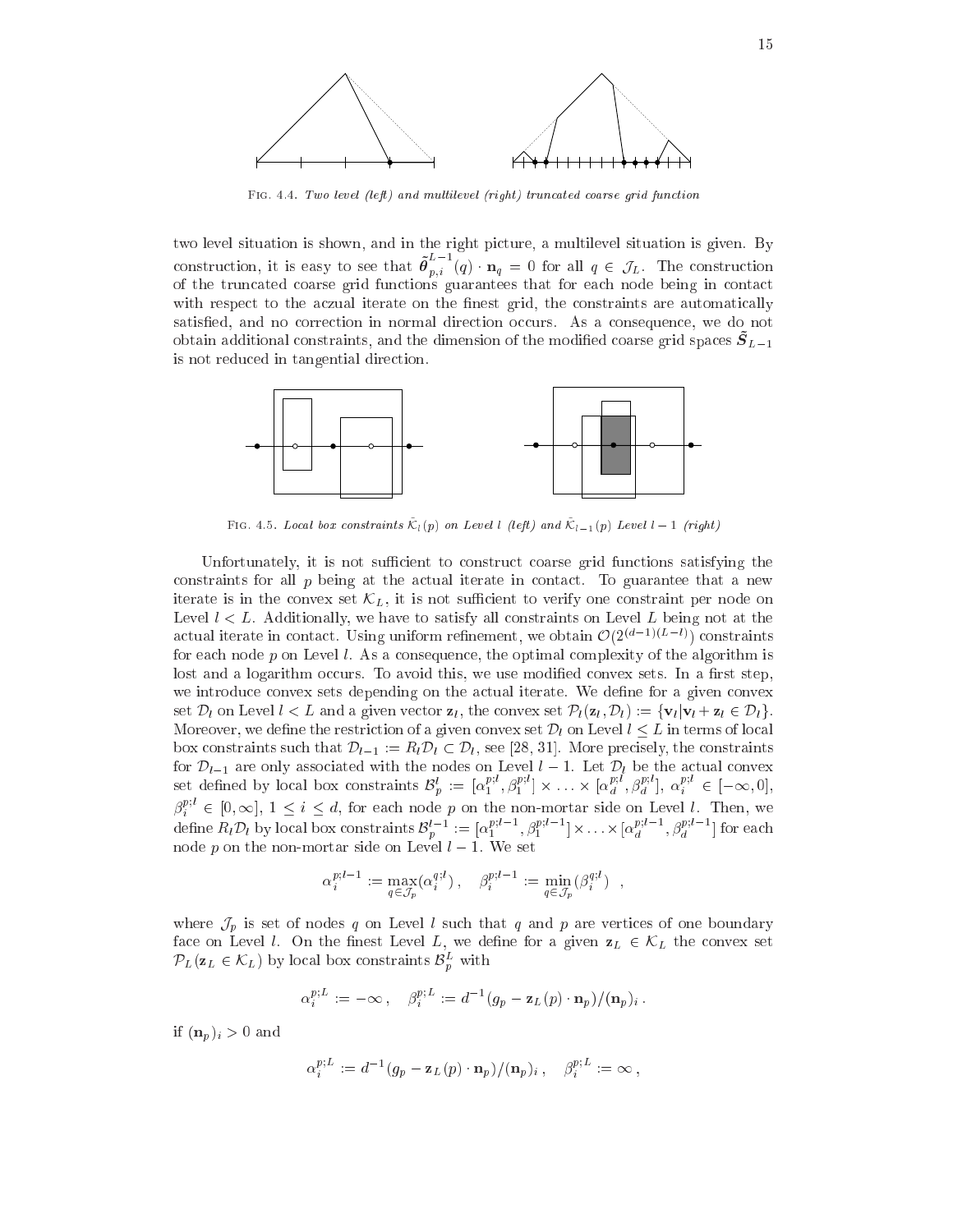

FIG. 4.6. Construction of box constraints on Level L

if  $(\mathbf{n}_p)_i < 0$  and  $\alpha_i^{p,\perp} := -\infty$ ,  $\beta_i^{p,\perp} := \infty$  if  $(\mathbf{n}_p)_i = 0$ , see Figure 4.6.

For more sophisti
ated strategies, we refer to [31, 28℄. It an be easily seen that  $z_L + w_L \in \mathcal{K}_L$  for  $w_L \in \mathcal{P}_L(z_L, \mathcal{K}_L)$ . We note that in general  $\mathcal{P}_L(z_L, \mathcal{K}_L)$  is a true subset of  $\{w_L | w_L + z_L \in \mathcal{K}_L\}$ . Now, we are ready to define our truncated coarse basis recursively. We start with  $\boldsymbol{\theta}^- := \boldsymbol{\theta}^{\perp}$ 

$$
\tilde{\theta}^l := (I_{l+1}^l)_{ss} P_{l+1} \tilde{\theta}^{l+1}, \quad l = L-1, L-2, \ldots, 0 ,
$$

where  $P_{l+1}$  is a  $dn_s^{l+1} \times dn_s^{l+1}$  block matrix depending on the actual iterate. Here,  $n_s^{l+1}$ stands for the number of the the number of the non-mortal side. The side is the non-mortal district of the nonmatrices are associated with the nodes p on Level  $l + 1$  on the non-mortar side. On Level  $l + 1 = L$ , they are given by

$$
\mathrm{Id} - \omega_p \mathbf{n}_p \mathbf{n}_p^T
$$

and we set  $\omega_p = 1$  if  $\mathbf{z}_L(p) \cdot \mathbf{n}_p = g_p$  and  $\omega_p = 0$  otherwise. On the lower levels  $l + 1 < L$ , the truncation strategy is slightly different. Here, truncation is not restricted to one direction. For a given  $z_l \in \mathcal{D}_l$ , truncation is applied whenever  $z_l(p)$  touches the boundary of the lo
al box onstraint. We set

$$
\mathrm{Id} - \sum_{i=1}^d \omega_{p,i} \mathbf{e}_{p,i} \mathbf{e}_{p,i}^T \enspace ,
$$

where  $\omega_{p,i} = 1$ , if the local correction at the node p is on the boundary of the convex set  $\mathcal{B}_p^{l+1}$  in direction  $e_i$  and  $\omega_{p,i} = 0$  otherwise. The truncations strategies being different reflects the fact that only on the finest grid we have to take care of the normal directions. We note that  $P_{l+1}$  is the identity if the actual iterate is in the interior of the (restricted) convex set. Combining this non linear restriction operator with our linear one given by the transposed of the prolongation  $(4.2)$ , we define

$$
\tilde{Z}_l^T := \begin{pmatrix} (I_{l+1}^l)_{ii} & 0 & 0 \\ (I_{l+1}^l)_{mi} + M_l^T (I_{l+1}^l)_{si} & (I_{l+1}^l)_{mm} & 0 \\ (I_{l+1}^l)_{si} & 0 & (I_{l+1}^l)_{ss} P_{l+1} \end{pmatrix}
$$

In terms of this new non linear restri
tion operator, we formulate our iterative s
heme  $\mathbf{u}_L^{n+1} := \text{MG}(L, A_L, f_L, \mathbf{u}_L^n, \mathcal{K}_L, m_1, m_2)$  as V-cycle multigrid method with  $m_1$  pre- and  $m_2$  postsmoothing steps. The start iterate  $\mathbf{u}_L^0$  is given. We denote by  $\mathrm{GS}(A,d,\mathbf{v},\mathcal{D},k)$ the  $k$ -th iterate of the non linear Gauß–Seidel method applied to the start iterate  $\bf{v}$  with matrix A, right hand side  $d$  and constraint set  $\mathcal{D}$ .

INTONOTONE MULTIGRID ALGORITHM:  $M\cup \{i, A_l, u_l, v_l, D_l, m_1, m_2\}$ Presmoothing:  $\mathbf{z}_l^1 := \text{GS}(\tilde{A}_l, d_l, \mathbf{v}_l, \tilde{\mathcal{D}}_l, m_1)$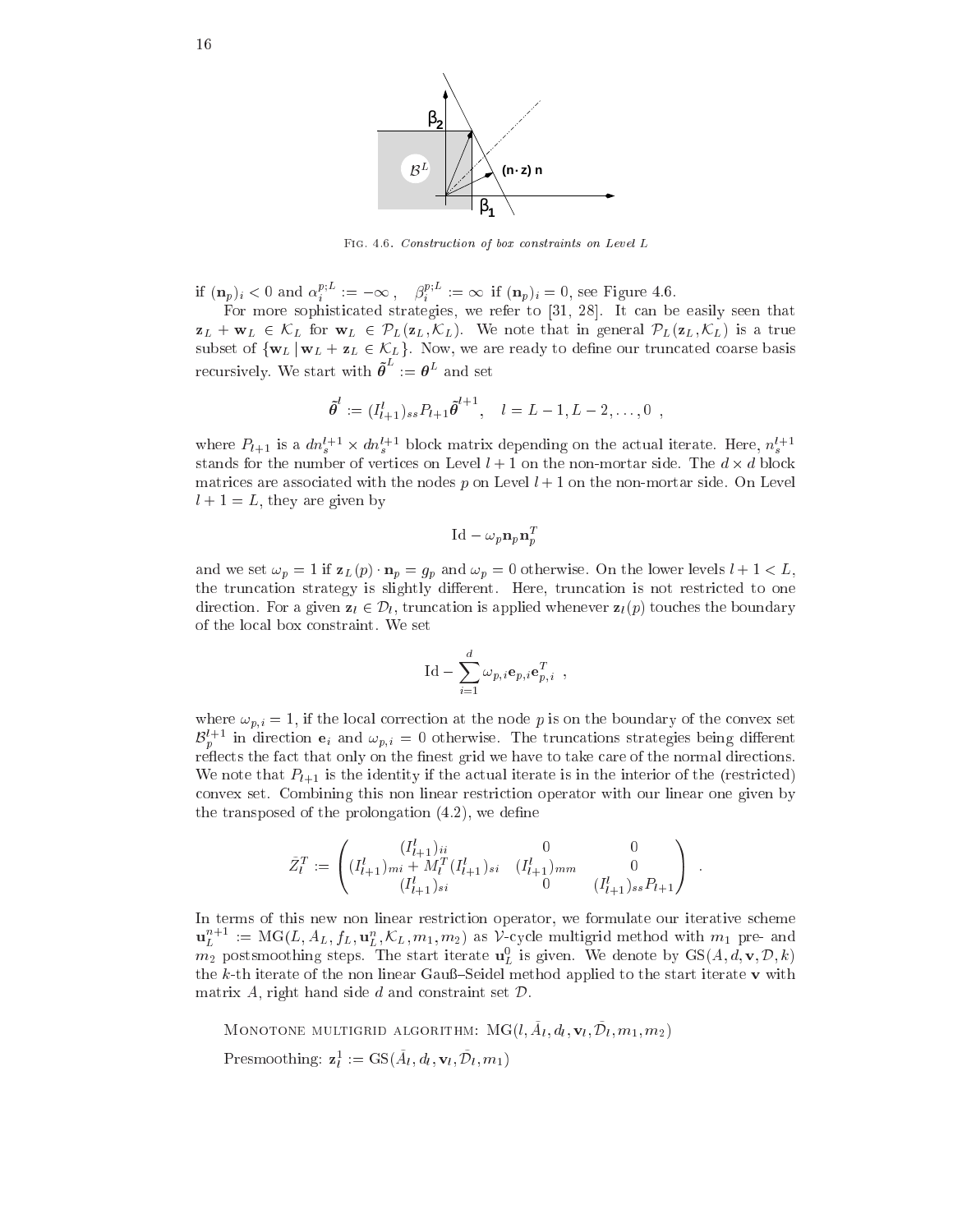Coarse grid correction:

$$
\tilde{A}_{l-1} := \tilde{Z}_l^T \tilde{A}_l \tilde{Z}_l \nd_{l-1} := \tilde{Z}_l^T (d_l - \tilde{A}_l \mathbf{z}_l^1) \n\tilde{D}_{l-1} := R_l \mathcal{P}_l(\mathbf{z}_l^1, \tilde{\mathcal{D}}_l) \n\text{if } l > 1, \mathbf{q}_{l-1} := \text{MG}(l-1, \tilde{A}_{l-1}, d_{l-1}, \mathbf{0}, \tilde{\mathcal{D}}_{l-1}, m_1, m_2) \n\text{else } \mathbf{q}_0 := \text{GS}(0, \tilde{A}_0, d_0, \mathbf{0}, \tilde{\mathcal{D}}_0, \infty)
$$

Prolongation:  $\mathbf{z}_l^2 := \mathbf{z}_l^1 + Z_l \mathbf{q}_{l-1}$ 

Postsmoothing:  $MG(l, A_l, d_l, \mathbf{v}_l, \mathcal{D}_l, m_1, m_2) := GS(A_l, d_l, \mathbf{z}_l^2, \mathcal{D}_l, m_2).$ 

On the oarsest level, the resulting onstrained problem is solved up to a given tolerance by suitably many steps of the non linear Gauß–Seidel method. This is denoted by the ficticious iteration number  $\infty$ . In case of a coarse grid with many degrees of freedom, an equally modified algebraic multigrid method can be applied. For a numerical result, we refer to the 3D example in Section 5. We remark that the restriction  $Z_{l}$  depends on  $z<sub>i</sub><sup>1</sup>$ , see also [31]. In our implementation, the coarse grid matrices are only locally reassemhange of phase of phase of phase of the decomposition of the phase of the prolongated that the prolongated the correction is in  $\mathcal{P}_l(\mathbf{z}_l^1, \mathcal{D}_l)$  and thus  $\mathbf{z}_l^2 \in \mathcal{D}_l$ .

Our definition of the truncated search directions give rise to local corrections which are admissible with respect to the *actual guess* of the contact boundary. The corresponding non linear W-cycle multigrid algorithm is straightforward.

Theorem 4.1. Under suitable assumptions, our monotone multigrid algorithm is global ly onvergent. Moreover, the dis
rete onta
t boundary is identied after <sup>a</sup> nite number of iteration steps. The interaction steps. The interaction steps. The interaction steps. The interaction steps. The interaction steps. The interaction steps. The interaction steps. The interaction steps. The interac

In  $[30, 31]$ , the global convergence of a truncated monotone multigrid method for a one-sided Signorini problem has been shown. Moreover, under some stability assumption, it is also shown that in this case the discrete contact boundary is detected after a finite number of iteration step. Due to the decomposition  $(3.5)$ , these results do also apply for our monotone method. We refer to  $[31,$  Theorem 3.9 for details.

5. Numerical Results in 2D and 3D. In this section, we present numerical results in 2D and 3D illustrating the performance of our new method for elastic contact problems. Moreover, we ompare our new non linear method with a standard linear multigrid method. To this end, the boundary stresses omputed by means of our monotone multigrid method are taken as boundary data for the standard linear multigrid method. As it turns out, the onvergen
e rates of our new non linear and of the linear multigrid method are almost the same. With respect to execution time, there is no significant difference between our non linear multigrid method applied to a contact problem and the standard multigrid method applied to the orresponding linear problem with known boundary stresses. Our non linear method has been implemented in the framework of the finite element toolbox UG, see [2]. The implementation of the non linear method is based on the abstract obstacle problem class developed in [31] in the context of one-sided onta
t problems.

The first example to be considered is a frictionless Hertzian contact problem of a disc with a plane in 2D. The problem data is taken from [9] where a penalty method is applied to the contact problem. For this example, the boundary stresses are given analytically, see  $[18]$ , and we can compare the computed boundary stresses with the analytical ones. On top of the disc, Dirichlet boundary conditions are applied corresponding to a point load of  $F = 100N$ . The coarse grid, see the left picture of Figure 5.1, has been generated using a grid generator. During the adaptive refinement process, new boundary nodes are moved to their position on the boundary of the dis
.

The plane is modeled by a rectangle with homogeneous Dirichlet boundary conditions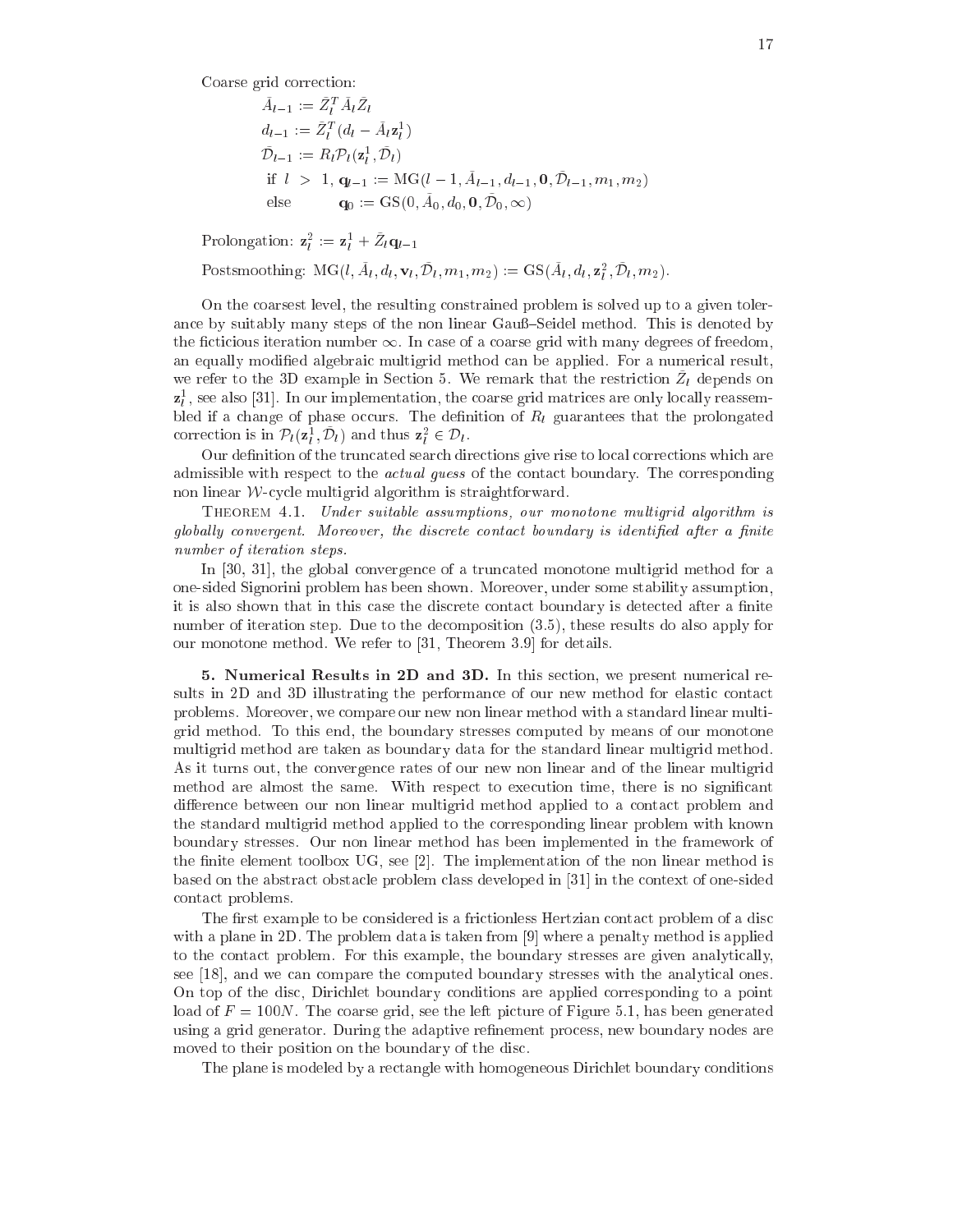

Fig. 5.1. 2D example: Coarse grid and omparison of non linear and linear method

on the left and the right side. Homogeneous Neumann boundary onditions are applied elsewhere. We use different materials for the plane and the disc and take  $E = 10^6$  and  $\nu = 0.45$  for the plane and  $E = 7000$  and  $\nu = 0.3$  for the disc. On each level, the arising discrete system is solved up to a given tolerance of  $\varepsilon_{\text{TOL}} = 10^{-11}$ , e.g., the iteration pro
ess on Level l is stopped if

$$
a(\mathbf{u}_l^n - \mathbf{u}_l^{n-1}, \mathbf{u}_l^n - \mathbf{u}_l^{n-1})^{1/2} \le \varepsilon_{\text{TOL}}.
$$
 (5.1)

<sup>l</sup>

We denote the final iterate by  $\mathbf{u}_i$ . To measure the performance of our new monotone multigrid method, the omputed boundary stresses are taken as boundary data for a standard linear multigrid method. In both cases, we chose  $\mathbf{u}_l^0 = 0$  on each Level l, use  $(5.1)$  as stopping criteria and apply a  $W(3,3)$ -cycle. The asymptotic linear convergence rates are defined by

$$
\rho_l^2 = \frac{a(\mathbf{u}_l^{n_l} - \mathbf{u}_l^{n_l-1}, \mathbf{u}_l^{n_l} - \mathbf{u}_l^{n_l-1})}{a(\mathbf{u}_l^{n_l-1} - \mathbf{u}_l^{n_l-2}, \mathbf{u}_l^{n_l-1} - \mathbf{u}_l^{n_l-2})}
$$

We emphasize, that the iteration process of our monotone multigrid method takes care of the non linearity at the contact boundary. Due to the modifications, we observe an increase of about 10  $\%$  of the cpu time on each level. The asymptotic convergence rates of our non linear (
rosses) and of the linear (diamonds) multigrid method vs. the number of unknowns are given in the right pi
ture of Figure 5.1. We observe level independent convergence rates. Moreover, the asymptotic convergence rates are for both methods are the same.

|                |         | $#$ iterations |          |                    |
|----------------|---------|----------------|----------|--------------------|
| Level 1        | $n_l$   | monotone       | standard | $\#$ contact nodes |
|                | 186     |                |          |                    |
|                | 654     | 20             | 20       | 3                  |
| $\overline{2}$ | 1.336   | 22             | 22       | 3                  |
| 3              | 2.874   | 22             | 21       |                    |
| 4              | 7.794   | 21             | 21       | 13                 |
| 5              | 22.132  | 22             | 22       | 27                 |
| 6              | 65.208  | 23             | 23       | 53                 |
|                | 178.598 | 24             | 24       | 105                |
| 8              | 412.430 | 24             | 24       | 209                |
| 9              | 811.030 | 24             | 24       | 417                |
|                |         |                |          |                    |

Table 5.1

2D example: Non linear method for unknown contact boundary vs. linear method for known contact boundary data for the Hertzian contact problem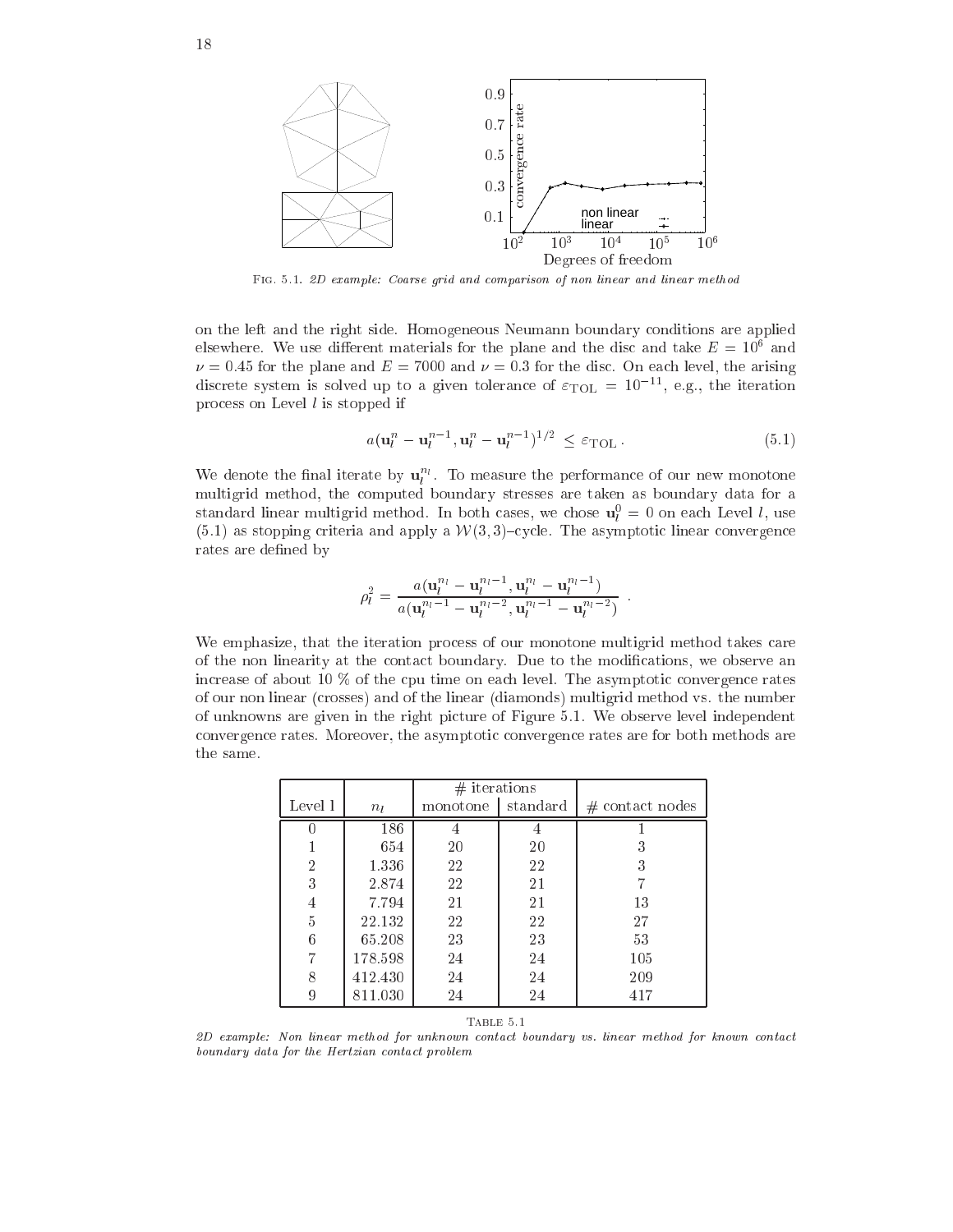

FIG. 5.2. Hertzian contact problem (2D): Maximal contact stresses on Level  $0, \ldots, 7$  (left) and boundary stresses on Level 9 (right)

The final approximation of the boundary stresses on Level  $L = 9$  can be seen in the right picture of Figure 5.2. Here, the approximation of the contact stresses obtained using our new monotone method is plotted. We note that the horizontal line is the omputed tangential stresses. The use of ve
tor valued dual Lagrange multipliers to approximate the stresses yields very accurate results. In particular, the tangential stress is an additional unknown. Thus, our approach can be easily generalized to multi body contact problems including friction. In the left picture of Figure 5.2, the maximal boundary stresses computed on ea
h level and the theoreti
al value (horizontal line with squares) of the maximal boundary stresses is depi
ted. On Level 3, the error of the maximal boundary stress with respect to the analytical solution is  $0.016\%$  and on Level 4 only 0.002%. This corresponds to 7 and 13 nodes being in contact with the plane, see Table 5.1.



FIG. 5.3. 3D example: Corse grid (left) and refined grid (right)

In 3D, we reconsider the example given in Section 3. The geometry consists of two rollers and a bar and is depicted in Figure 3.1. Inhomogeneous Dirichlet boundary conditions are applied on the upper and lower part of the upper and lower roller, respectively, pressing the two rollers against the bar. Homogeneous Neumann boundary onditions are applied elsewhere. In a first step, we apply our new monotone method for elastic contact. In contrast to the Dirichlet–Neumann method, see Figure 3.2, no oscillation occurs. This is due to the fa
t that our method is monotone and global onvergen
e is guaranteed. The final approximation of the geometry using adaptive refinement can be seen in the right picture of Figure 5.3. In the left picture of Figure 5.3, the coarse grid is shown.

In Table 5.2, we ompare the performan
e of our new non linear method with a needed to achieve the given tolerance  $\varepsilon_{\text{TOL}} = 10^{-7}$  are reported. For both methods,

 $-50$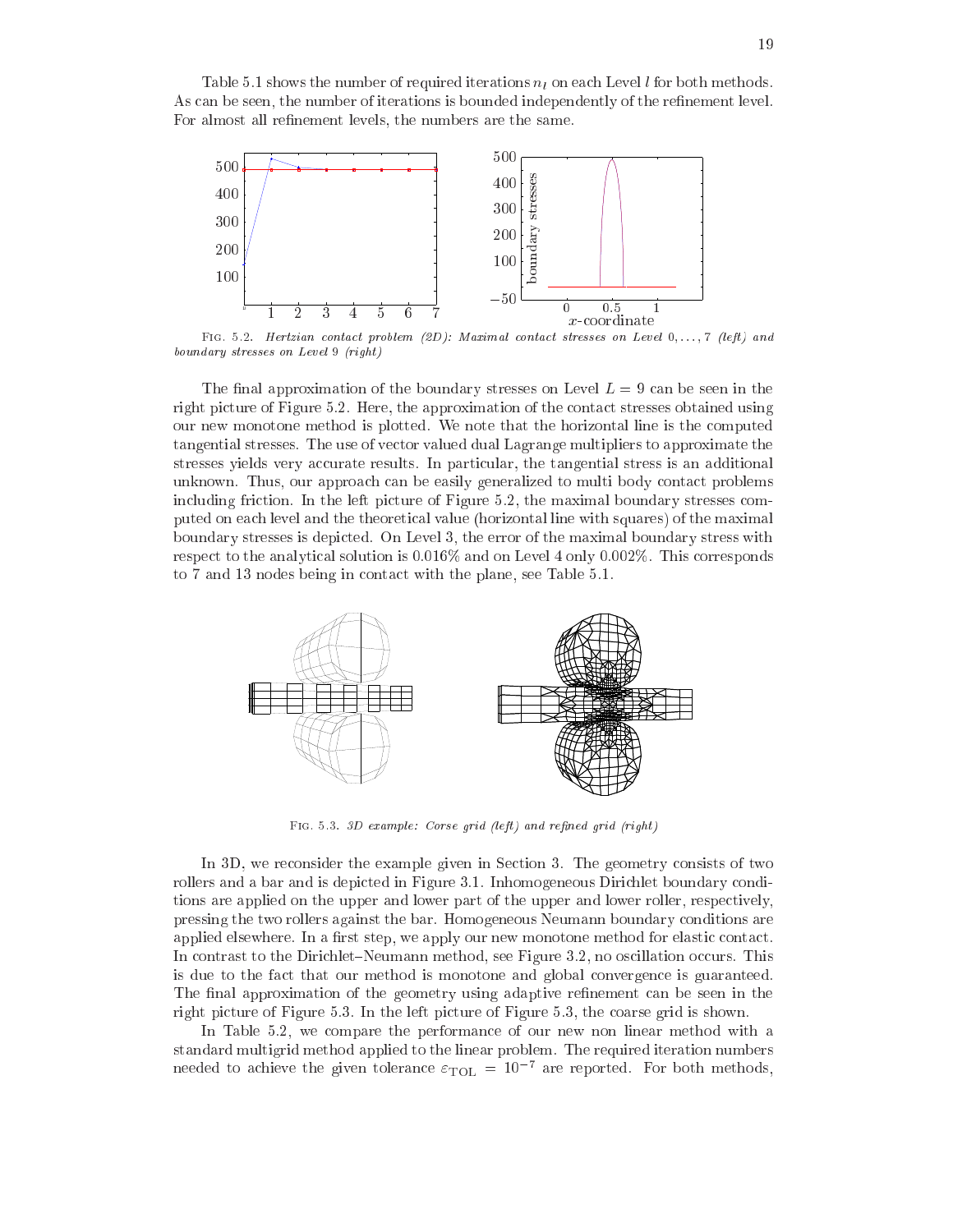|                |         | $#$ iterations |          |              |
|----------------|---------|----------------|----------|--------------|
| level          | $n_{k}$ | monotone       | standard | $\#$ contact |
|                | 1.725   |                | 2        | 10           |
|                | 5.253   | 11             | 11       | 18           |
| $\overline{2}$ | 10.191  | 12             | 22       | 34           |
| 3              | 23.799  | 13             | 25       | 198          |
| 4              | 38.487  | 24             | 23       | 514          |
| 5              | 75.045  | 12             | 19       | 1.630        |

3D example: Non linear method for unknown contact boundary vs. linear method for known boundary  $data$ 

nested iteration is used. As an be seen, the non linear method behaves as well as the standard multigrid method.

We use trilinear finite elements on hexahedrons. Although these kinds of elements are well suited for the numerical approximation of elastic materials, the aspect ratio of the elements situated at the boundary of the ylinders does depend on the level. For this reason, our method is accelerated by a conjugated gradient method, once the contact boundary has been identified. Additionally, the inner nodes of the grids are moved after each refinement step to improve the grid quality. Proceeding in this way, it is possible to ompensate the in
uen
e of the badly shaped elements at the boundary. We remark, that it is also possible to use tetrahedrons or prisms instead of hexahedrons. However, hexahedrons usually give rise to a better approximation of the displa
ements and boundary stresses. Sin
e on the oarse grid we have 1:725 unknowns, we do not use a non linear Gauss-Seidel method as coarse grid solver. Instead, we apply an algebraic monotone multigrid method.

#### REFERENCES

- [1] H. BADER AND R. HOPPE, Multigrid solution of Signorini type problems in contact elastostatics., Tech. Rep. TUM-M9304, TU München, 1993.
- [2] P. BASTIAN, K. BIRKEN, K. JOHANNSEN, S. LANG, N. NEUSS, H. RENTZ-REICHERT, AND C. WIENERS,  $UG - a$  flexible software toolbox for solving partial differential equations., Computing and Visualization in Science, 1 (1997), pp. 27-40.
- [3] F. BEN BELGACEM, The mortar finite element method with Lagrange multipliers, Numer. Math., 84 (1999), pp. 173-197.
- [4] F. BEN BELGACEM, P. HILD, AND P. LABORDE, Approximation of the unilateral contact problem by the mortar finite element method, C. R. Acad. Sci., Paris, Ser. I, 324 (1997), pp. 123-127.
- $[5] \longrightarrow$ , Extension of the mortar finite element method to a variational inequality modeling unilateral contact, Math. Models Methods Appl. Sci., 9 (1999), pp. 287-303.
- [6] C. BERNARDI, Y. MADAY, AND A. PATERA, Domain decomposition by the mortar element method, in In: Asymptotic and numerical methods for partial differential equations with critical parameters, H. K. et al., ed., Reidel, Dordrecht, 1993, pp. 269-286.
- [7] C. BERNARDI, Y. MADAY, AND T. PATERA, A new nonconforming approach to domain decomposition: The mortar element method, in Nonlinear Partial Differential Equations and Their Applications, H. Brezis and J. L. Lions, eds., Pitman, 1994, pp. 13-51.
- [8] P. BOIERI, F. GASTALDI, AND D. KINDERLEHRER, Existence, uniqueness and regularity results for the two-body contact problem, Applied Mathematics and Optimzation, 15 (1987), pp. 251-227.
- [9] C. CARSTENSEN, O. SCHERF, AND P. WRIGGERS, Adaptive finite elements for elastic bodies in contact, SIAM J. Sci. Comp., 20 (1999), pp. 1605-1626.
- [10] P. COOREVITS, P. HILD, AND J.-P. PELLE, A posteriori error estimation for unilateral contact with matching and non-matching meshes, Comput. Methods Appl. Mech. Eng., 186 (2000), pp. 65-83.
- [11] Z. Dostál, Box constrained quadratic programming with proportioning and projections., SIAM J. Optim., 7 (1997), pp. 871-887.
- [12] P. EBERHARD, Kontaktuntersuchungen durch hybride Mehrkörpersystem/Finite Elemente Simulationen, Shaker Verlag, 2000.
- [13] C. ECK, O. STEINBACH, AND W. WENDLAND, A symmetric boundary element method for contact